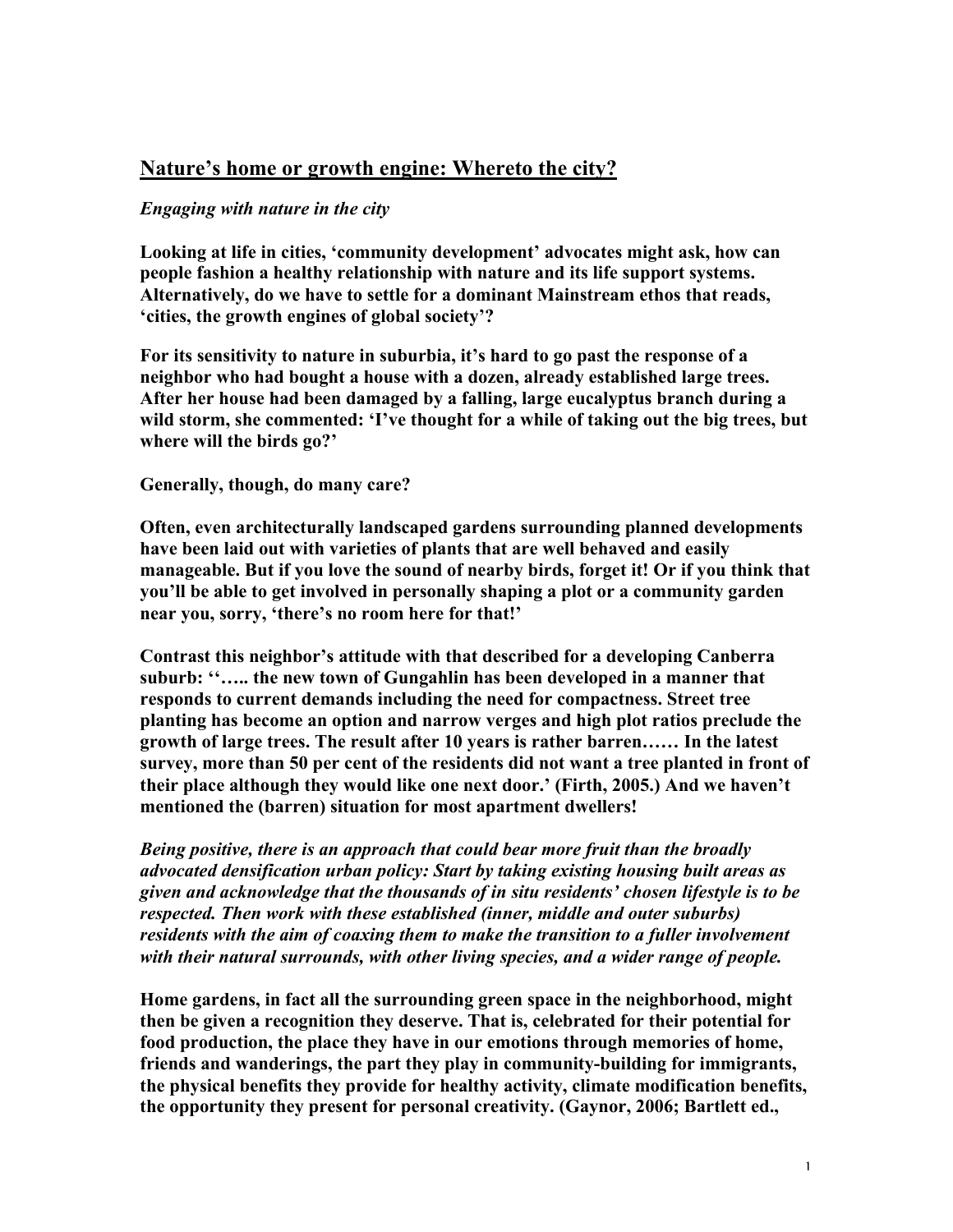2005; Holmes et al, 2008; Fisher, 2007; Gleeson, 2008;Thomson ed., 1996; Timms, 1999; Buchanan, 1996.)

#### *Nature and Growth – Attitudes and questions*

*For nature*: Michael Hough, following the pioneering voice of Ian McHarg, (1992), and others, has incisively examined and advocated new perspectives on nature in cities. Comparing the modern city with older city building, he describes four different patterns of space-making: 'a lack of visual connections to the countryside, the use of urban parks solely for leisure, the mutually exclusive nature of the relationship between town and countryside, and the abundant use of energy.' (Hough, 1995.) And for some Australian historical and wide-ranging consideration of the place of nature in the city, Goode, 1997, Low et al, 2005.

E.O.Wilson: 'If biophilia (an innate tendency to focus upon life and lifelike forms) is truly part of human nature, if it is truly an instinct, we should be able to find evidence of a positive effect of the natural world and other organisms on health. In fact, the annals of physiology and medicine contain abundant and diverse studies affirming just such a connection, at least when health is broadly defined.' (Wilson, 2002; Webster, 2009, Stoneham, 1997, O'Donoghue, 2003.)

For Australia in particular*: 'Australia is a deep-time creation.* Successive waves of immigrants to its shores stumbled upon an extraordinary entity, with stunning regional variations, unmatched in natural diversity, certainly in relation to the Europe from which most of the second contingent came…… Its remnant existence (Mary E. White, 1994) posits a question mark against the wisdom of chasing a global-style urbanism/minimalist built form in architecture and landscaping. Australia's indigenous nature can be understood as a metaphor for the local against the global view of the world.' (Fisher, Puglisi, 2003.)

*Alternatively, there's the Mainstream growth ethos.* The broader attractions of Mainstream, from which the idea of 'the city as growth engine' derives, should not be denied. We start by saying 'economic growth works'. Then:

There's the beauty of well-designed homes and gardens, the satisfactions of interior designing. We celebrate the exquisite clothing, the luscious meals and fabulous wines, the breathtaking travel destinations, the trips to catch up with widely dispersed family and friends, our international professional connections. A lot of us are not too happy with building 'outwards', but whatever we do we accept that we shouldn't stop building, and maybe go 'upwards', and multiply our roads, ports, airports. We have musical brilliance at our fingertips, or through the importing of talent; cars honed to eye-catching and ever-upgraded technical perfection, aircraft and ships that can take us, literally, to the ends of the earth. The availability of premium goods produced from all corners of the globe can be on our shelves, thanks to increasingly unfettered trade regimes. And there's the magical capacity allowed us by communication and information technologies, and life spans for many not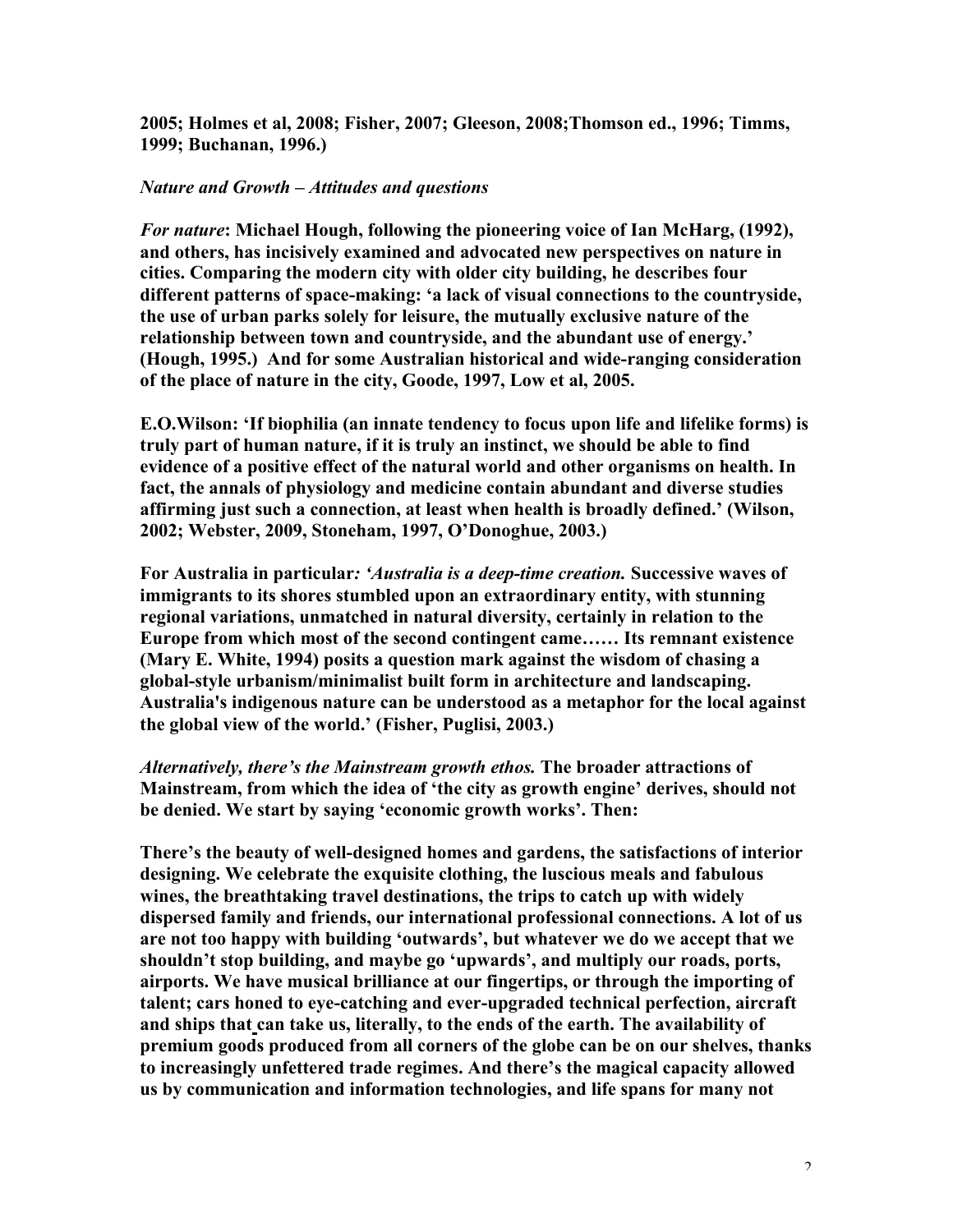dreamt of a few years ago. Shopping, of course, has a special place, and retail downturns are lamented as top news. And we expect all these goodies to be supplied at cheaper and cheaper prices. (Puglisi, 2008.)

Can it be doubted that society is in the (now slightly perplexed) thrall of this Mainstream growth agenda? Characterized, in summary, by the dominance of economic solutions ('production and consumption expansion need not be bounded'). Incorporated in these 'solutions' are attitudes to population growth ('global numbers and immigration levels are not a concern'); and techno-scientific pulses ('techno-advances are an unquestioned blessing and can be the answer to any problems').

Are this agenda and its outcomes overstepping Earth's limits? Many now think so. (New Scientist, 2006,2008,2009; Harman, 2008; Pacific Ecologist, 2008; McCamish/Deere 2008; Earth Policy Institute, 2008; CSIRO, 2009; Huesemann, 2008; Rachel's, 2009; EurActiv, 2008; Ends, 2008; McEwan, 2008.)

For the purposes of this paper, chaotic economic manifestations aside, the environmental concern can be posed thus: Whatever the joys and achievements of the prevailing wealth, population, technological and urban growth ethos, is there an urgent need to scale down to the limitations of the Earth? *Perhaps, sadly, is it just altogether too much?* And can an alternative wisdom derived from the world's religions, cultural humanism and environmental science – take your pick, or learn from them all - so small in influence against the Mainstream dominance, coalesce to emerge as a new 'big thing'? (Wilson, 2006; Bell, 1976, Puglisi, 2006.)

### *City growth and display in residential settings*

Looking firstly at its *residential* aspirations, what is behind the 'growth engine' view of cities?

Start with 'the gated communities/villages'. American, yes, but with copies in other countries, e.g. Cairo, (ABC RN, 2009), Dubai…., where wealth accumulation and its protection dominates. These are privately operated housing settlements, hidden behind severe security systems, uninviting to strangers, manicured to a fault, enforcing their own internal rules of conduct and usage.

As an emblem of what is seen by many as the height of residential achievement, it's hard to go past this contemporary manifestation of wealth and power. Nature, cultivated, has its place there, but at the cost of an immodest use of land for the few and a consumption extravagance that bears a heavy footprint well outside its immediate area, of materials, water and energy - not to dwell on its social exclusiveness. (Yardley, 2008.)

Does this attitude have an expression in Australia? It has certainly taken on similar characteristics. While exclusive areas and gated communities have legs here too,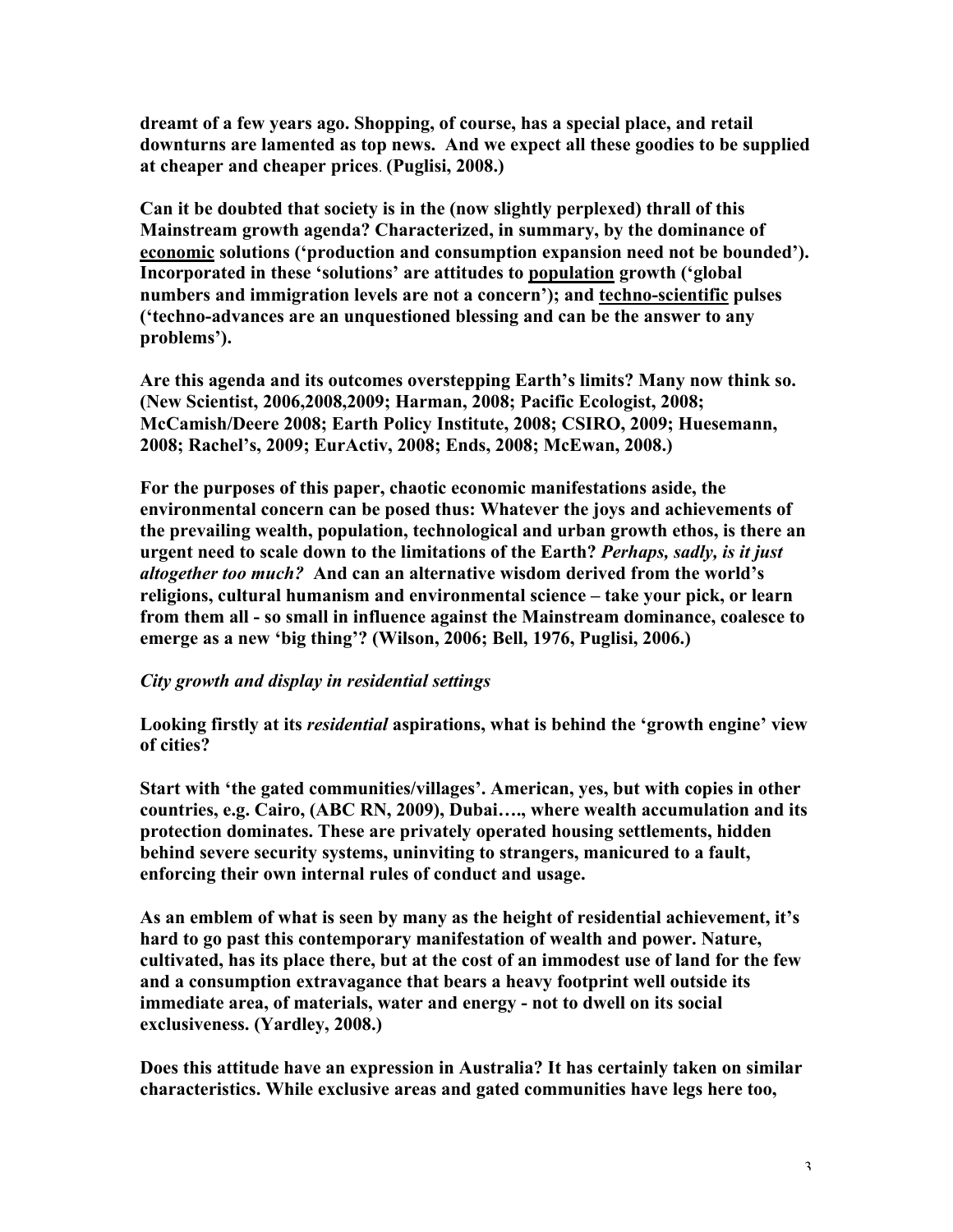(Nixon, 2006), most residential offerings are places of typically more modest ambition but nevertheless still extravagant. Dovey's 1970's and 1980's analysis of local home styles and aspirations is still relevant today – in fact more so given homes into the new century have tended to grow in opulence and size (about 30 per cent in the last 20 years). 'Each model home is marketed as a rung on the social ladder….The house as a symbolic package both establishes status and communicates it to others through the 'impact it will make on all future visitors'. 'The house is at once a stepping stone 'for the family that's going places' and a reward for all the sacrifices: 'we designed it because you've made it'. (Dovey, 1994.)

### *Mainstream takes shape in cities*

For the purposes of this paper, city growth – its full spectrum of activities, not just its residential expressions - refers to the ever-intensifying urban expansion of property and infrastructure development. Together with social and cultural change, and driven by population increase, new business initiatives and workplace arrangements, greater demographic complexity and strong pro-consumption lifestyles, and increasing technological sophistication. All hopefully - it is thought contributing to large numbers of extra, affluence-seeking households in the advertisement's 'you've made it' luxury.

Why does Mainstream come out the way it does on the ground? Where do cities fit into the Mainstream agenda?

Stated as a few salient considerations:

• *Cities have now become home to the majority of the earth's population, commonly dated from 2007*, *and growing*. I*n wealthier developed nations it could be as much as 90%.*

These may be very significant pivotal events in the history of the human race. (World Watch, 2007, The Economist, 2007.) There are now more people than not for whom a relationship with the land - *as a matter of daily contact and concern* - is potentially no longer its health, productivity, beauty, diversity.

• *Cities are widely depicted by Mainstream as the economic engines of societies, meaning its main locus of economic growth.*

Government adviser Rod Eddington expresses a typical position: 'There's no doubt that Melbourne's success is critical to Victoria's future. Around the world, cities are becoming the great drivers of the services economy and Melbourne is no exception. As our economy becomes more oriented around knowledge and services, Melbourne's liveability, creativity and competitiveness are increasingly important to attracting the people, investors, ideas and jobs that Victoria needs to maintain a high standard of living....' (Eddington, 2008, Cox, 2009; and see economic geographers for their perspectives, Bloom, Khanna, 2007, O'Connor, K., 2008.)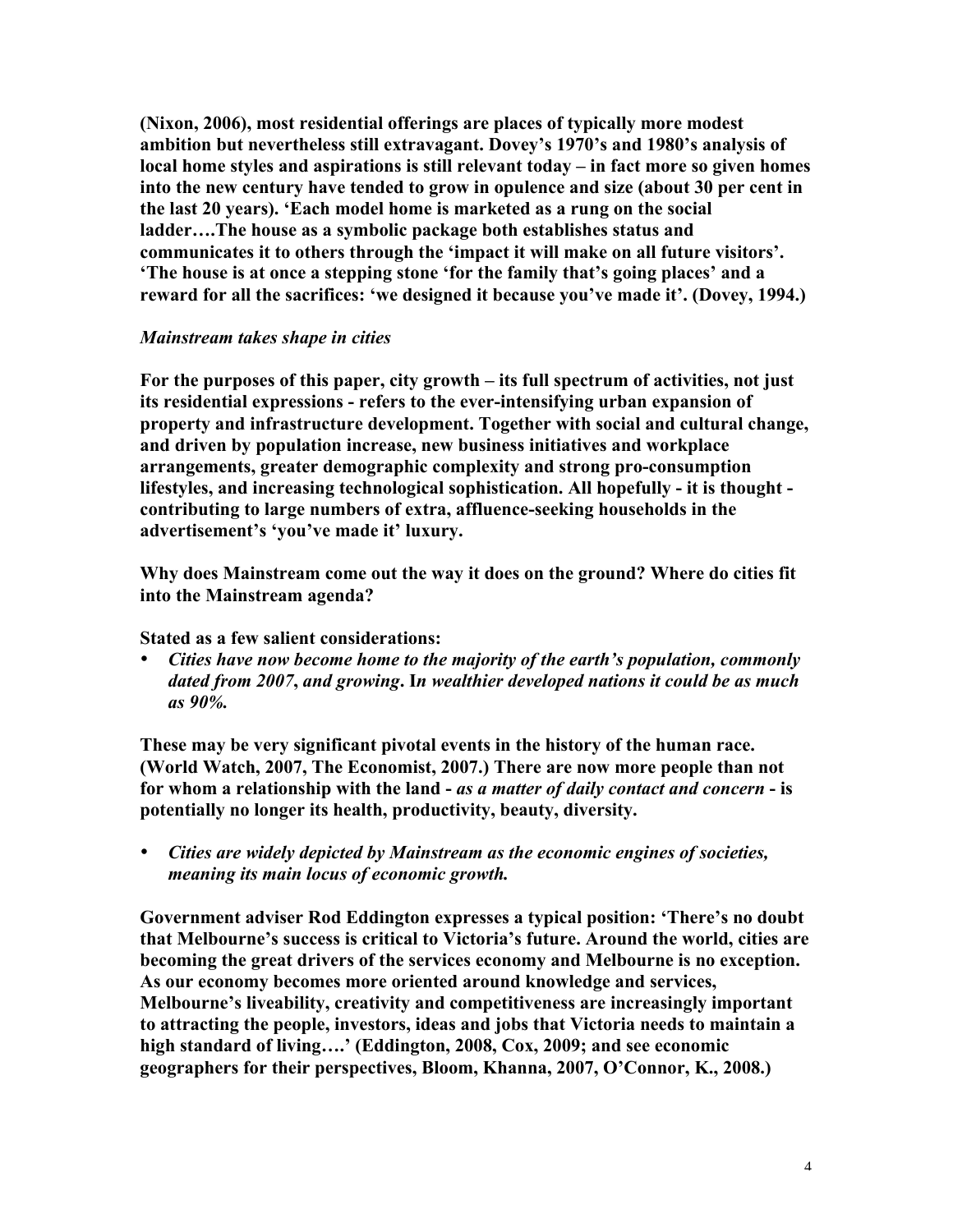### • *Cities as knowledge work centers*

'Most definitions of the city are based on the idea of human communication, and conceptions of the city as an enormous communication network are now commonplace……. The infrastructure for a society based on knowledge work is coming into place rapidly, if unevenly, and major changes to the nature of work and leisure, the structure of industry and employment, the nature of organisations and the character and purpose of social movements are resulting.' (Wilmoth, 2003.)

• *These lines of analysis are important for their descriptiveness and necessary to a proper understanding of the complex interactions within urban Mainstream.*

Any hoped-for variations to their underlying value systems and social implications must start with these analyses, especially if a *peaceful transition* to something else is desired (Newton ed., 1997). And if some new realities for cities and suburbs – inward immigration, aging, rise of non-traditional households, economies based on innovation and 'creative city' qualities – are to be confronted and evaluated. (Katz, 2007, Florida, 2002, Cityscape, 2009.)

But it is posited in this paper that our questioning of Mainstream will need to look behind descriptions of 'urban growth engines' if our sense that the planet is in distress has any justification. (Other distress signs, actual and potential, not covered here include slum conditions and overpriced housing, now a feature in Australian cities as well as overseas. Davis, 2006; Mackenzie, 2008.)

### *Looking inside the changing city functions and workplaces of global capitalism*

'Urbanity', understood as contact with a multiplicity of strangers, and a richness of artistic and 'cultural' events, has long been a basis for extolling the virtues of city life. And has given the idea of cities its traditional form, a major contribution to their environment.

Prominent sociologist Saskia Sassen examines changes internal to the urban scene: the 'new tendencies to polarization' in the impacts of globalization on the industries of cities and regions. She concludes, succinctly, 'We are becoming a planet of urban glamour zones and urban slums.' (Quoted in Sutherland, 2006; Sassen 2001.)

The world of the new urban capitalist *work-mode* is still under the sociological microscope. One level of analysis with disturbing results has been conducted by Richard Sennett (2008, 2006.):

How have the claimed benefits for 'urbanity' fared under the *emerging* organization of the capitalist, globalised workplace? Sennett has made a detailed examination of how workplaces are arranged, how teams form and un-form, move on, compete, and so on. He concludes: '…I want to argue that the dialectic of flexibility and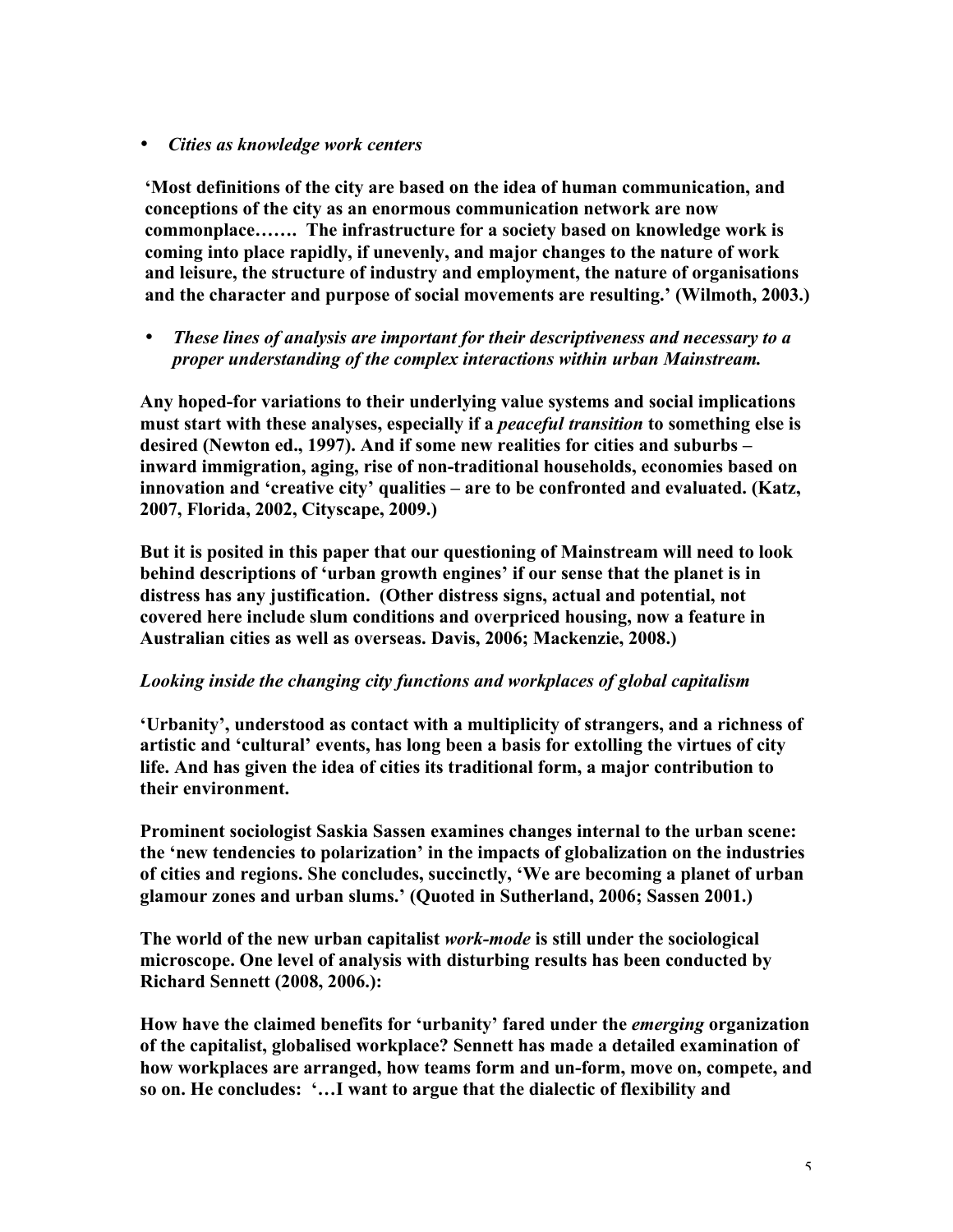indifference pose three dilemmas for cities: a dilemma of citizenship; of arousal in the public realm, since the impermanence/standardization connect leaves people indifferent to public places; and finally the dilemma of sheer, durable attachment to the city.'

Given '*American Mania, When more is not enough'* (Whybrow, 2006), or more popularly, '*Confessions of a Shopaholic'*. (Kinsella, 2000), and others, there are indications that Sennett's 'dilemmas' won't find a happy response. Will the recession change these attitudes? Will life continue as before, and if so, even in the absence of 'reckless' spending, will it still be altogether too much for the planet's life support systems?

### *Environmental stresses that stand to question this 'growth engine' future for cities*

If these are some of the social and cultural questions for 'cities as growth engines', what do we perceive about the planet's life support systems? Examples from other countries, as well as Australia, sharpen our perspectives:

G*lobal warming, energy and water supply limits.* "Climate changes being created by mega-cities which depend entirely on a constant, carnivorous, planetary energy burn are moving the earth's atmosphere towards a different hydrogen/oxygen configuration with different consequences for the planet's surface, a configuration that is simultaneously creating a dryer, hotter planet and global dimming…' (Doucet, 2007.)

And on the effect of global warming and water supply on cities from the US Secretary of Energy: Steven Chu warns that climate change could wipe out Californian farms by the end of the century by destroying snow pack that supplies vital water to the nation's top agriculture state. He comments, "I don't actually see how they can keep their cities going." (Chu, 2009; Yardley, 2007 – for a China reference.)

*Pollution.* Starkly, for China: 'This miracle will end soon because the environment will no longer keep pace. Acid rain is falling on one third of the Chinese territory, half of the water in our seven largest rivers is completely useless, while one-forth of our citizens does not have access to clean drinking water. One third of the urban population is breathing polluted air, and less than 20 percent of the trash in cities is treated and processed in an environmentally sustainable manner.' (Pan Yue, 2005, 2007, 2009.)

Or for America, where 'Six in 10 U.S. residents…live in areas with dangerous levels of air pollution', according to the American Lung Association. (Zabarenko, 2009; Cappiello, 2009.)

E*cological sustainability and footprint.* Kaye, reporting work by Research Professor, Peter Newton: "On the demand side of the sustainability equation, his research on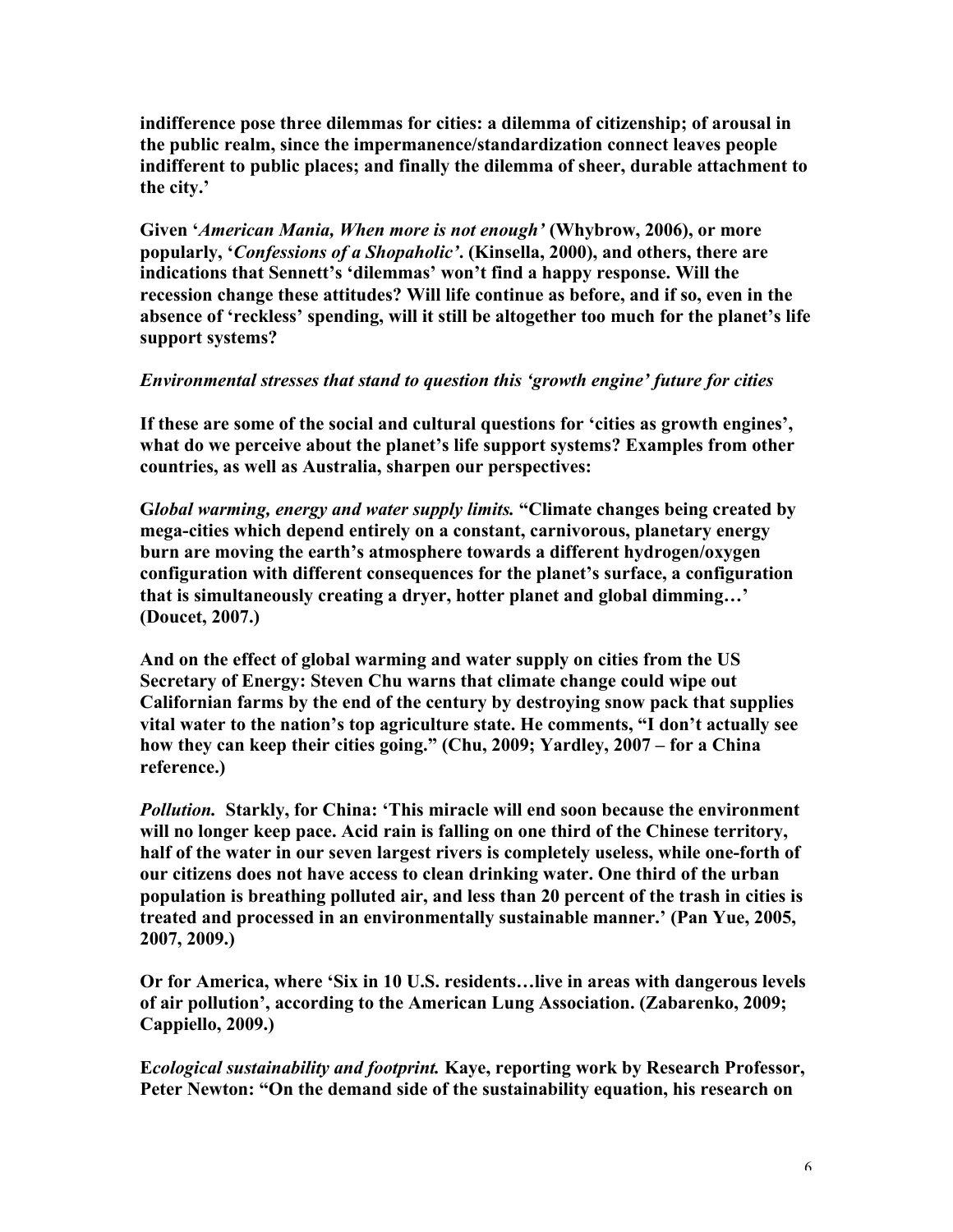consumption for the report *Australia State of the Environment 2006* showed that Australia's use of resources is unsustainable by any measure. Ecological footprints of 7.5 hectares per person have been calculated for Australia – more than three times the global average……" (Kaye, 2008.)

*Looking beyond city boundaries*. 'As the world urbanized, energy use climbed. Early cities relied on food and water from the surrounding countryside, but today cities often depend on distant sources for such basic amenities.' (Brown, 2006.) Victoria's so-called North-South pipeline, passing water from a water-stressed rural region to supplement Melbourne's supplies, is a blatant example of the political power wielded by a major city to the detriment of a less populated area.

So, in answer, can we turn for solutions to *innovation and technology? No doubt, these will need to play a part.* But a cautionary shot: "In his 1997 book, Why Things Bite Back: Technology and Revenge of Unforeseen Consequences, Edward Tenner describes 'revenge effects' which, because of behavioural responses, accompany every advance in technology…. The conclusion from this brief review of innovations in management or technology is that no matter how brilliant they might be, they can only advance society so far towards sustainability". (Fisher, 2000; Huesemann, 2008; and see Trainer who calculates that 'consumer-capitalist society…. simply cannot be made sustainable', 2008.)

### *Some more specific issues confronting urban planning and management*

How are we doing with some of the most basic measures about our links with natural systems? It seems we're managing poorly, that's if we are actually aware of the problems in the first place. 'Good management' and 'good design' are not proving to be easy.

As statements of policy, we know about using public transport, cycling and walking as preferable – when practical – ways of getting about. (Fisher, F., 1997). Wild estimates of increases in road freight for the future bring serious retorts that we have to get these massive vehicles off the roads and on to rail. We know that we need to green our houses – water tanks, solar heating, and so on.

But there remain some inadequately-treated, day-to day concerns about how we build, manage and use our cities, (not dealing here with stressed resource restraints such as for water and power). Often, it is just that our scientific knowledge is not adequate to the situation at hand.

- Many cities still remain pretty-well unaware of the health problems from particulate emissions for residents and road users living, playing, sitting, travelling along major roads. Satisfaction with ambient levels of these pollutants should not reduce surveillance and protection from point source concentrations.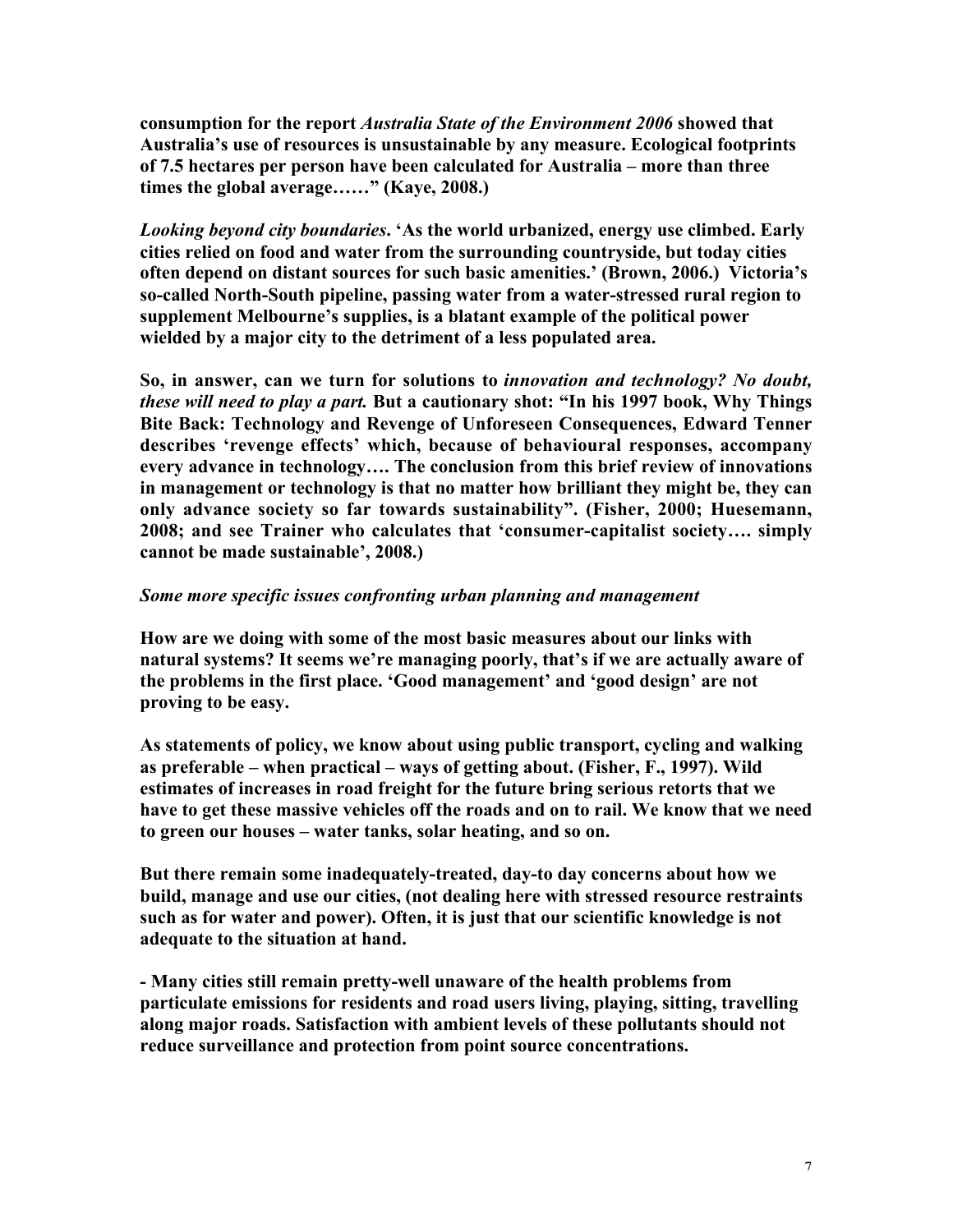- Cities function inefficiently without a good balance between public and private transport. But despite the fuel-costs-and-recession-caused spike in the use of public transport, we still haven't made adequate changes to our infrastructure plans for transport. (Anderson et al., 1996; Buckley, B., 2009, Cox, 2009, Legge, 2009.)

- The lauding of housing accommodation in coastal areas continues to thrive, despite some legal disputation, along with major infrastructure services, only slowly awakening to projections of sea-level rise in association with storm surge and wild weather. Knowledge about building in bushfire-prone areas also remains an area of considerable disputation.

- The prospect of a probable two to three-degree increase in average summer temperatures has done little to curb our 'look-at-me' house styles on small, unshaded land blocks. Generally, planning for global warming remains an endeavor of mixed achievement. (Low, 2003.)

- Noise-prone residential environments, light pollution interfering with bird life and traditionally times for night-time wondering and with human health implications, are not on the radar.

- Housing and roads without shading, buildings and pavements that suffer a heat island effect, absorbing heat during the hot days and taking much of the evening to cool off. (Edahiro, 2008; Doyle, 2008.) Saddest of all, perhaps, is that canopy of large trees and vegetative under-storey, planted, nurtured and maintained over previous decades, is threatened. By the dry and by government regulatory water regimes, exacerbated by climate change.

- Failure to prepare areas for flooding episodes during periods of heavy rain by increasingly covering soils with hard surfaces. Drains built in previous eras of lower flows are not being upgraded with concerted urgency to match predictions of wild storm potential. (Auditor-General, Victoria, 2005.)

Those are some of the interventions we don't do well. And of another order: - the loss of 'old and cherished' places that don't strike it for historic preservation, but which are nevertheless part of a community's memory. Nothing is too precious when it comes to development 'creep', when we are told that the land is '*needed'* for development. (Buckley V., Wallace-Crabb, 2009.)

### *Avoiding population growth as the major determinant of city futures?*

Amongst our State Premiers, only former NSW Premier, Bob Carr, has posed the issue, 'Australia must begin to think of itself as a country with a population problem.'

So how, currently, do we handle population at a governmental level?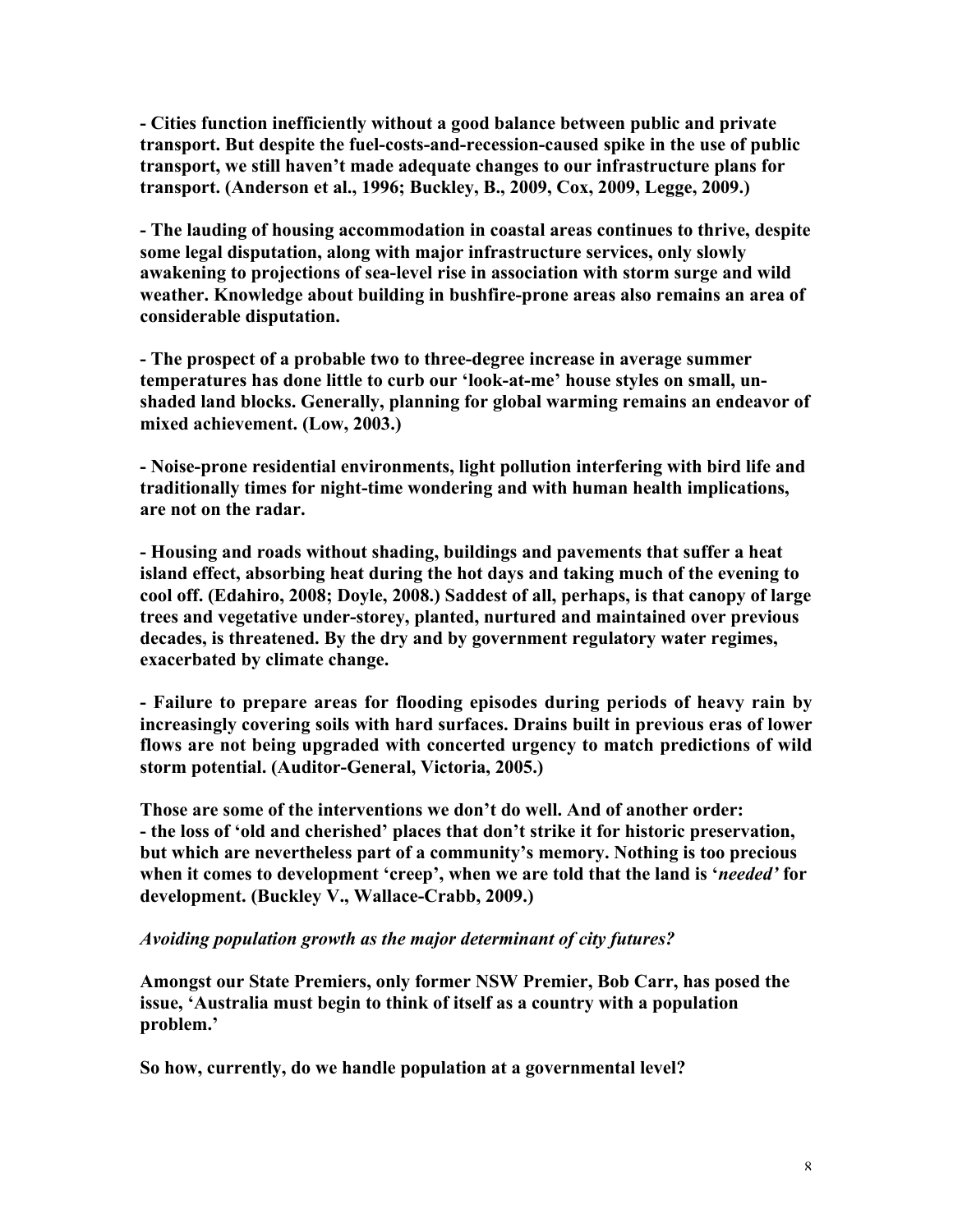We start off by *measuring* growth. For example, 'the Australian Bureau of Statistics figures released on 18/3/09 showed the population grew by 1.84 per cent in the year to September 2008, reaching an estimated 21, 542,500. The gain of 389,000 people was largely a result of net migration (61 per cent), with the remainder due to natural increase (the excess of births over deaths).' (Midalla, 2009.)

Then, it is constantly made abundantly clear, *you can't argue with increasing numbers*. It's the starting point for all urban planning and infrastructure requirements. (e.g. Madden, 2009.) 'Predict and provide' rules as the dominant organizational mode.

If ever there was 'an elephant in the room', this is it. It is not yet 'acceptable' to discuss water, land and power shortages, the need for major infrastructure works, the type of transport provision, except in the context of the supposed trump card, namely, that population growth is the determining factor. But should it be so?

No one would deny that there are real difficulties in making a transition to a stabilizing population program, in a fraught world growing 70 million people every year, (Bonnett, 2009.) In some countries, compounding issues might include an aging population, or little scope for immigration gains (The Economist, 2009). It's important though, in starting to look carefully at the population issue, that global and local considerations be untangled.

For a start, there can be little dispute with the notion that projections of global population growth into the 7-8-9 billions suggest resource outcomes with serious consequences. For example: 'Consider that with the global population past six billion and on its way to eight billion or more by mid-century, per-capita fresh water and arable land are descending to levels resource experts agree are risky.' (Wilson, 2002; Dayton, 2009; Barlow, 2009).

If that's the global scene - and many more similar expressions could be laid out – should the considerations applying to Australia be any different? In brief summary, there are three conceptual levels that we might propose to look at issues of urban population growth:

Firstly, *the environmental-resource level* – will there always be another and another solution to pressures on capacity and conservation: resource availability, ecosystem and landscape values? For instance, it's said: 'Australia doesn't have a water problem, only a water management problem. Good management and technology will fix it!' But if so, one wonders why it hasn't happened already – on time, at reasonable cost, balancing all priorities of governments, using technologies that don't bring their own burdens such as heavy energy demands and hidden contamination risks, and not interfering with large segments of the population or natural eco-systems? (Davidson, 2009.)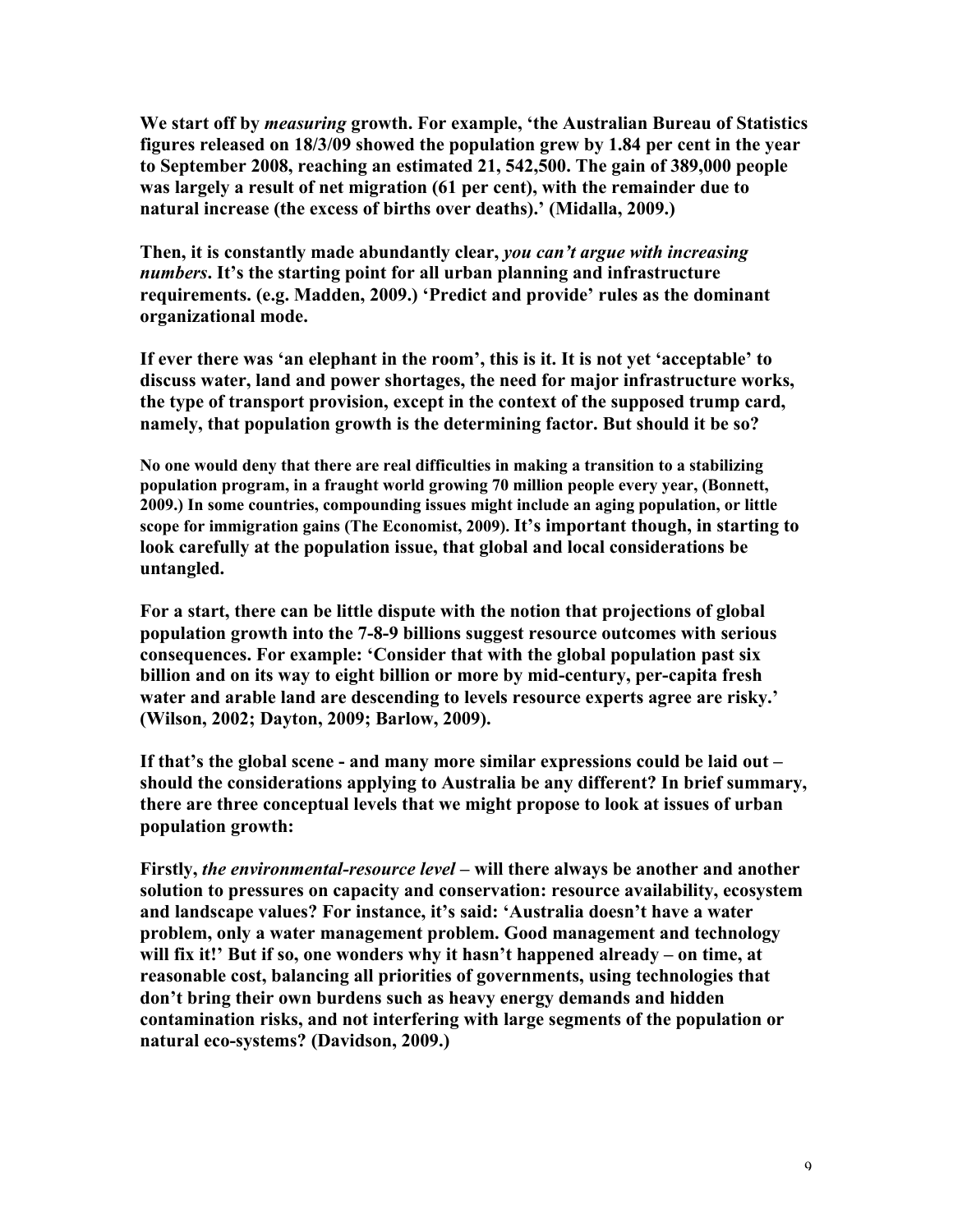Secondly, *the social-multicultural level* – bringing people from many countries has undoubtedly enriched our society: does that mean that *this way* of gaining the benefits of other cultures is potentially unlimited as to numbers?

Thirdly, *the humanitarian level*, as international strife - whether of the war variety, or poverty, or the environmental refugee blow-out - continues and most likely becomes more pressing. For example, an early International Organization for Migration estimate is for '200 million environmentally induced migrants by 2050'. (Renner, 2008; Warner et al, 2009.) People concerned for the growing refugee problem rightly see it as cruel if we take a restrictive attitude to immigration. A cold indifference to their plight is anathema. On a country and personal basis, if we feel the need for a response in social justice, should, for example, other categories of immigrants be curtailed? Do we respond by offering to share too-expansive housing?

For Australia, an overriding consideration for population growth agendas must be that all States face serious environmental constraints – natural resource limits (e.g. water and power), local pollution (e.g. air and chemical), spreading ecological degradation (e.g. river depletion, loss of grasslands) – not to dwell on housing crisis concerns. Further, and very significantly, the extent of the drain that cities make on outside resources is simply not understood, or worse, ignored or overridden in the short-term interests of the more politically powerful entity. It's a plight that shouldn't be taken lightly in setting immigration levels, any more than for current residents' family-size expectations. (O'Connor et al, 2008.) There may be some' buying time' solutions, such as more decentralized growth, (Buckley B., 2009) but in the end, and maybe already, each location faces those same constraints.

### *A comment on recent broad-scale efforts at metro planning (See Summary Box)*

It's common for energy efficiency and climate change advocates to urge objectives of a 'move to higher-density living with parks and parklands, efficient transport, and a return to the shopping strip, to which people would walk…' (Karoly, 2009.) If this can be achieved in the design of any area, it could be valuable for addressing these objectives. Walking in parks is very pleasant, but it does not constitute the totality of 'green space', 'nature's home', 'urban forest' experiences in the sense being urged in this paper.

City-wise, broader experiences can be looked for in private as well as public gardens, roadside vegetation, carefully nurtured institutional, industrial and commercial surrounds, and where possible, a restoration of a city's underlying green corridors such as creeks. For someone fortunate enough to have long views into open spaces and over water, there are clear benefits. But use of a balcony and a constrained view of the sky is unlikely to go far towards instilling a deep sense of nature's moods and complexity.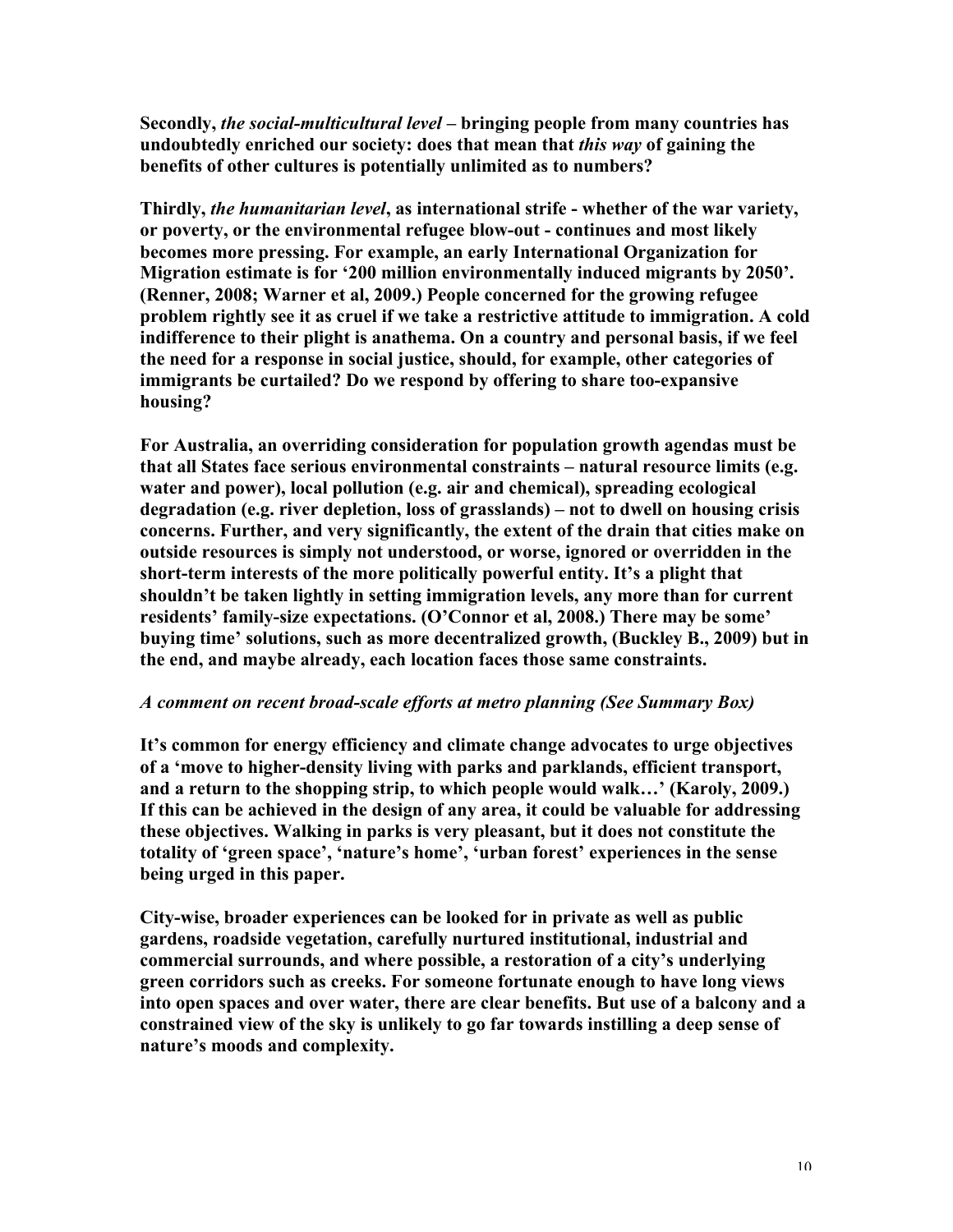Simple to state policies, such as 'build upwards rather than outwards', have long been highly contested professional solutions (e.g., Troy 1996, Newman, 1988).

Certainly, it's not my intention to defend every aspect of some real and often dysfunctional manifestations of life in the suburbs. Isolation, snobbery, complaints about fences, filling the houses with 'stuff'. (Sinclair, 2009.) Home gardeners do many silly things in looking after their plot: over-use of insecticides, and so on. (Puglisi, 2005; McKay, 2009).

But the usual signs of community and personal dysfunction can be as evident, if not more so, for lives in apartments as in detached housing neighborhoods. So as a general comment, I would caution against a too-glib dismissal of the suburban house and garden lot. A pleasant if austere reminder of how generations past used their time in the Great Depression comes from Wright. 'Their recipe is a garden, a few chooks down the back, little or no exposure to the gyrations of the sharemarket, a small and comfortable home, a little bit of hard-won and carefully tended savings, a willingness to make do and a cherished circle of friends, neighbors and family.' (Wright, 2009.) And perhaps participating in a scheme of community gardens, (Lebihan, 2009.), or one of the interesting social gardening activities with legs around town. (E.g., SGA, 2009; McQuire, 2009, Hopkins, 2008.)

To many, this will understandably sound quaint, out of date. But Denise Gadd, reporting on a school project at Bentleigh West Primary, explains how a small-scale gardening exercise 'snowballed into a full-scale environmental campaign involving the entire school.' Something here has struck a cord with young people. (Gadd, 2009.)

More generally, the search for 'sustainable living' needs to be carefully evaluated for different segments of metropolises: for instance, built-up areas versus newly developing ones.

*For newly developing areas,* there are, in fact, examples of real achievements, and we can look forward with interest to their testing in practice. 'One small subdivision proposal on the NSW North Coast… is showing a way to the future. The roads will be narrower and cooler; food will be grown in an orchard on the site; etc.' (AFR, 2008.) '…….there is a growing understanding of the importance of sustaining good biodiversity…' (Costello, 2009). And development with less dependence on private cars for households has proven successful, for example in Freiburg, Germany, (Rosenthal, 2009), and is well-advanced with planning, for example, at Hayward, California. (Davis, 2009.)

*Built-up areas*, in particular, can produce questionable outcomes when compacted. Green roofs and planted fascias are compensating in some small ways for loss of green space in high density work and residential areas. But generally, the pitfalls of broad-sweeping policies are amply illustrated in a recent Melbourne study, (Birrell et al, 2005). Experience suggests that redevelopment of sites resulting in poor in-fill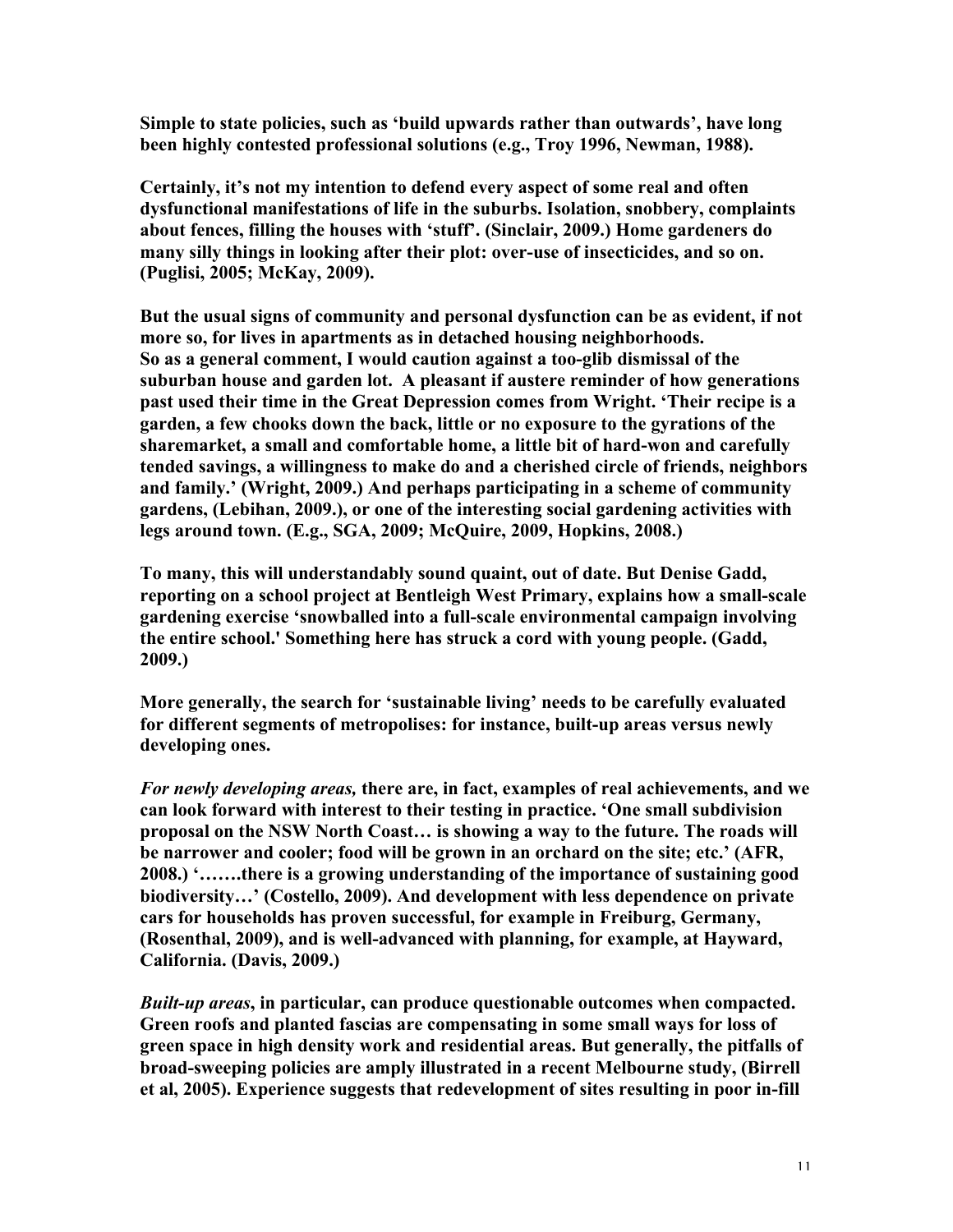solutions is commonplace, especially through the reduction of green space and the substitution of hard surfaces for gardens leading to heat generation.

### *Suburbs dismissed as 'sprawl, but…*

Against the too-evident international problems, in overpriced housing, congestion, rootlessness, and homelessness, we could be too hasty in throwing away our urban achievements. The use of suburbs as a valuable asset can be thought through more carefully. As an alternative, and as our experience with much higher density development shows, housing consolidation, especially when used in conjunction with greater city economic growth, can have very mixed results.

Modest low-density settlement is a starting point that we allow Mainstream - or short-term planning solutions - to dispense with at our peril in a world needing some more localized life choices. If 'adaptation' to severe climate conditions is to be our lot, then the value of what has already been built in a dispersed localism is a strategy to be carefully assessed. This is not meant as a knock-down argument in favour of suburbia, merely a precautionary note against hasty re-development.

Household composition continues to change, and housing space needs will change also. And smaller household sizes: '…nearly one in four (households) has just one person under the roof……In fact, we are still learning to live alone, caught as we are between old notions of aloneness and newer notions of autonomy.' The buzz for these people comes, it is said, in areas 'rich with cafes, where tiny tables, communal tables and wi-fi provide connections real and virtual…hot spots for restaurants and bars; light on backyards but big on parks…'(Macken, 2009.) Is it passe' to offer these alone households the opportunity to commit to nature, 'restoring the land', in their personal lives?

By design or good luck, Australians have created elements of a green world where nature enters our lives as a matter of course. Dating back well before the first world war, and based on practices of egalitarianism, co-operation, wealth distribution, (admittedly too, many copy-cat practices such as repetitive garden lay-outs), a *modest* abode with access to a nearby patch of nature inviting personal use has been considered a fair thing. (Stretton, 1989, Troy, 1996, Gleeson, 2006.)

Within cities, nature waits to play its part as a source of climate cooling (e.g. NGIV, 2008), health and enchantment, including for children, and as a community activity. And if you are of a religious disposition, to help people sense, it is said, 'the wholeness of being'. (Bakker, 2009.) Lived in as nature's home, cities can be society's confident path, even on a daily basis, for interaction with some of the Earth's wider life-support systems. It stands as a sharp contrast to the alternative: cities as places that single-mindedly drive Mainstream's economic engine faster, with all the now-familiar attendant threats posed to civilisation. A. (Len) Puglisi – successively solicitor, urban planner, environment writer.

Email moral@alphalink.com.au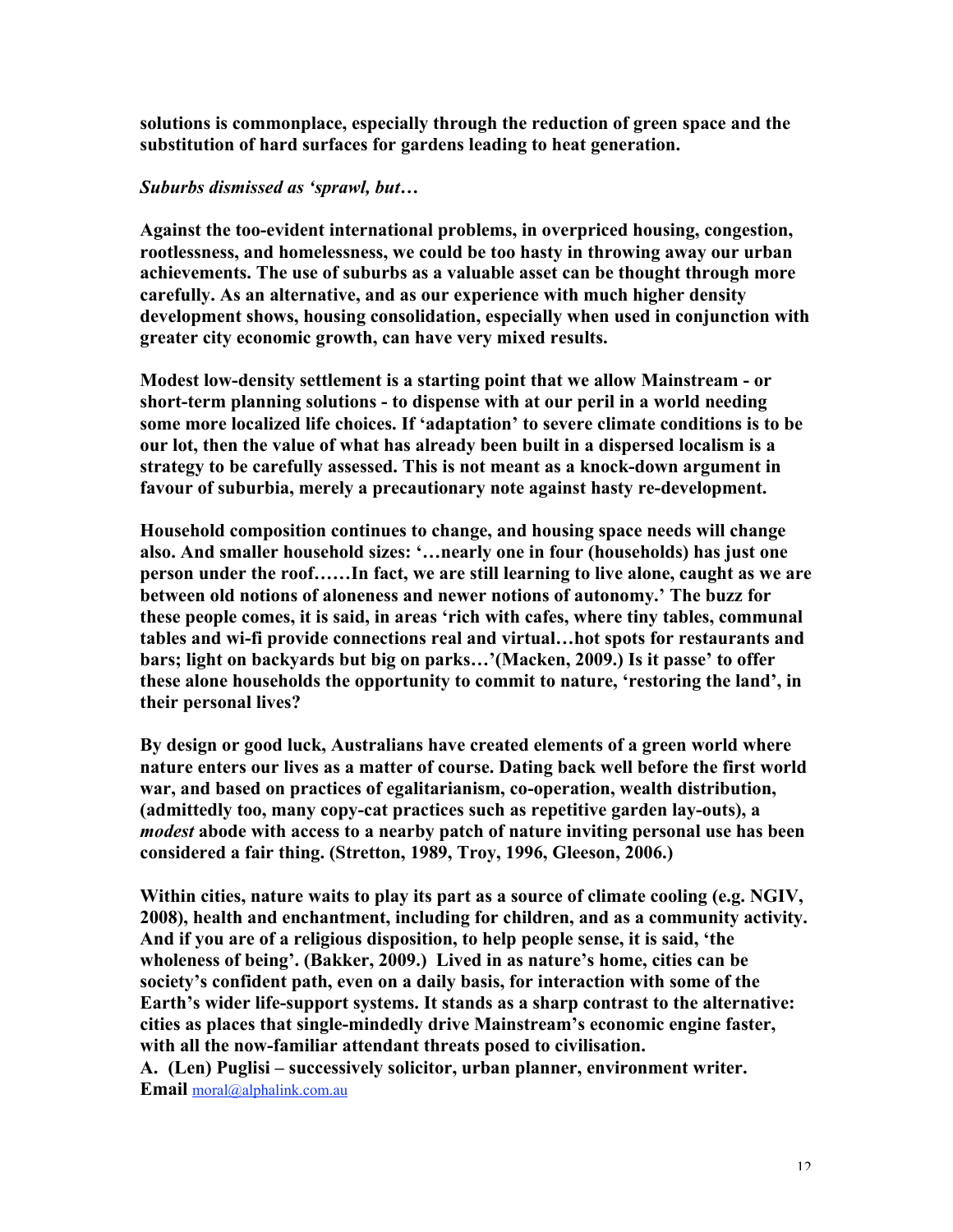### *References:*

ABC RN, (2009). Cairo, a divided city, Background Briefing, 5/7/09.

AFR, (2008). *Eco village points way to greener future,* Australian Financial Review, 29/11/08.

Anderson, W.P., Kanaroglou, P.S., Miller, E.J., (1996). Urban Form, Energy and the Environment: A Review of Issues, Evidence and Policy, Urban Studies, Vol.33, No.1, 7-35.

ARCUE, (1998). Australian Research Centre for Urban Ecology, *Occasional Publications and Research Reports.*

Auditor General, Victoria, (2005). Managing stormwater flooding risks in Melbourne, 19/7/05

Bakker, J-H. (2009). *How Spiritual Can City Life Be?, in The Sacred in the Metropolis,* Forum on Religion and Ecology.

Barlow, M. (2009). *Notes for Opening Keynote Australian Water Summit*, (Senior Advisor on Water to Pres. UN General Assembly), 1/4/09 <mbarlow@canadians.org>.

Bartlett, P.F. (ed.), (2005). *Urban Place - Reconnecting with the Natural World,* MIT.

Bell, D. (1976). *The Cultural Contradictions of Capitalism*, Basic Books. (For an early exploration of themes questioning the cultural dimensions of mainstream capitalism.)

Berg, C. (2009). *Crisis? What crisis? Chris Berg wonders if reports of the death of capitalism are a touch premature,* The Sunday Age, 28/6/09.

Birrell, B., O'Connor, K., Rapson, V., Healy, E., (2005). *Melbourne 2030: Planning Rhetoric Versus Urban Reality,* Monash University ePress.

Bloom, D., Khanna, T. (2007). *No stopping the flow from country to town'*, Australian Financial Review, 22/10/07.

Bonnett, A. (2009). *Big questions as population shrinks, … Japan's dilemma: lots of migrants or 30 million fewer people,* Australian Financial Review, 1/5/09.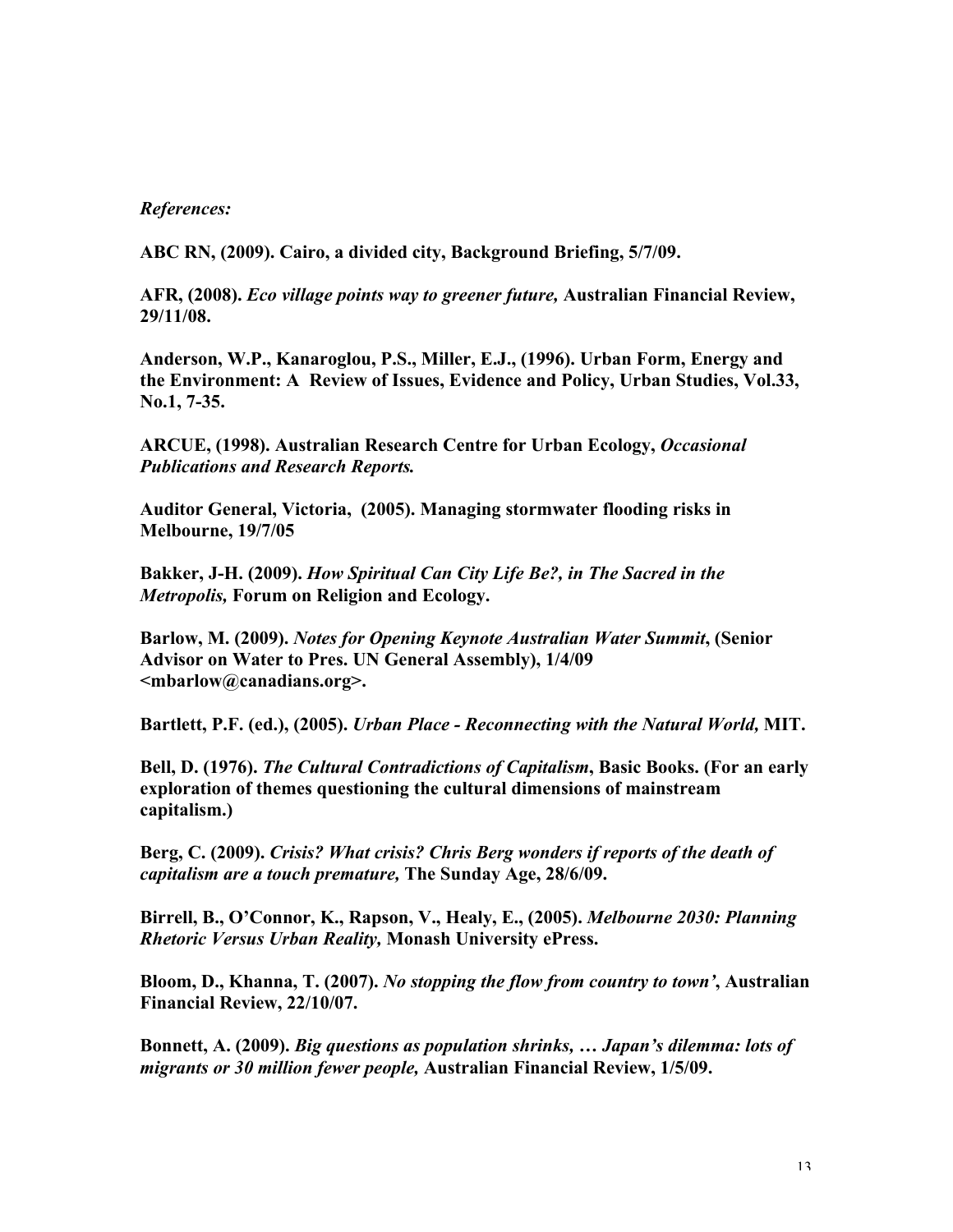Brown, L.R. (2006). *The Ecology of Cities, Plan B 2.0.* W.W.Norton.

Brown, L.R. (2008). *Plan B 3.0 - Mobilizing to Save Civilization,* Earth Policy Institute, W.W.Norton.

Buchanan, R. (1996), *Garden cities: Baroque privilege or islands of sanity*, Australian Rationalist, Journal of the Rationalist Society of Australia, No. 40, April-July 1996.

Buckley, B. (2009). *We can't afford sprawl – Developing key regional areas is more sustainable, and less costly,* The Age, 19/6/09; *Freeways are the wrong way – statistics say get this show off the road,* The Age, 25/6/09.

Buckley, V., (Wallace-Crabb, C. ed.). (2009). *Golden Builders,* in Collected Poems, John Leonard Press.

Cappiello, D., (2009. *Air has elevated cancer risk in 600 neighborhoods,* Associated Press, 29/6/09 http://www.epa.gov.nata2002

Chu, S. (2009). Quoted in *Planet Ark*. 5/2/09.

Cityscape Creative Cities, 2009, *reviews of contemporary urban issues,* vol. 37, July 2009.

Costello, M. (2009). *Development meets the flora factor – Growth must work with green to protect biodiversity,* The Age, 28/3/09.

Cox, J. (2009). *Freeways can move a city's economy – Service industry success hinges on efficient transport,* The Age, 22/6/09.

CSIRO, (2009). *Lifestyles, Consumption and environmental impact: National Household Consumption Survey*, June '09.

Davidson, K. (2009). *Water policy delivers scary possibilities,* The Age, 25/6/09.

Davis, L. S., (2009). *Radiant Cities: Driving It Home - One man's plan to re-create suburbia, sans cars,* Grist, 23/6/09.

Davis, M. (2006). *Planet of Slums*, Verso.

Dayton, L. (2009). *Move over, it's getting crowded,* The Australian, 22/4/09.

Doyle, A. (2006). *In Epochal Shift, Half Humanity to Become Urban*, Planet Ark, World News Service, 12/12/06.

 (2008). *Cities Should Do More to Protect Nature –* Planet Ark, World News Service, 9/10/08.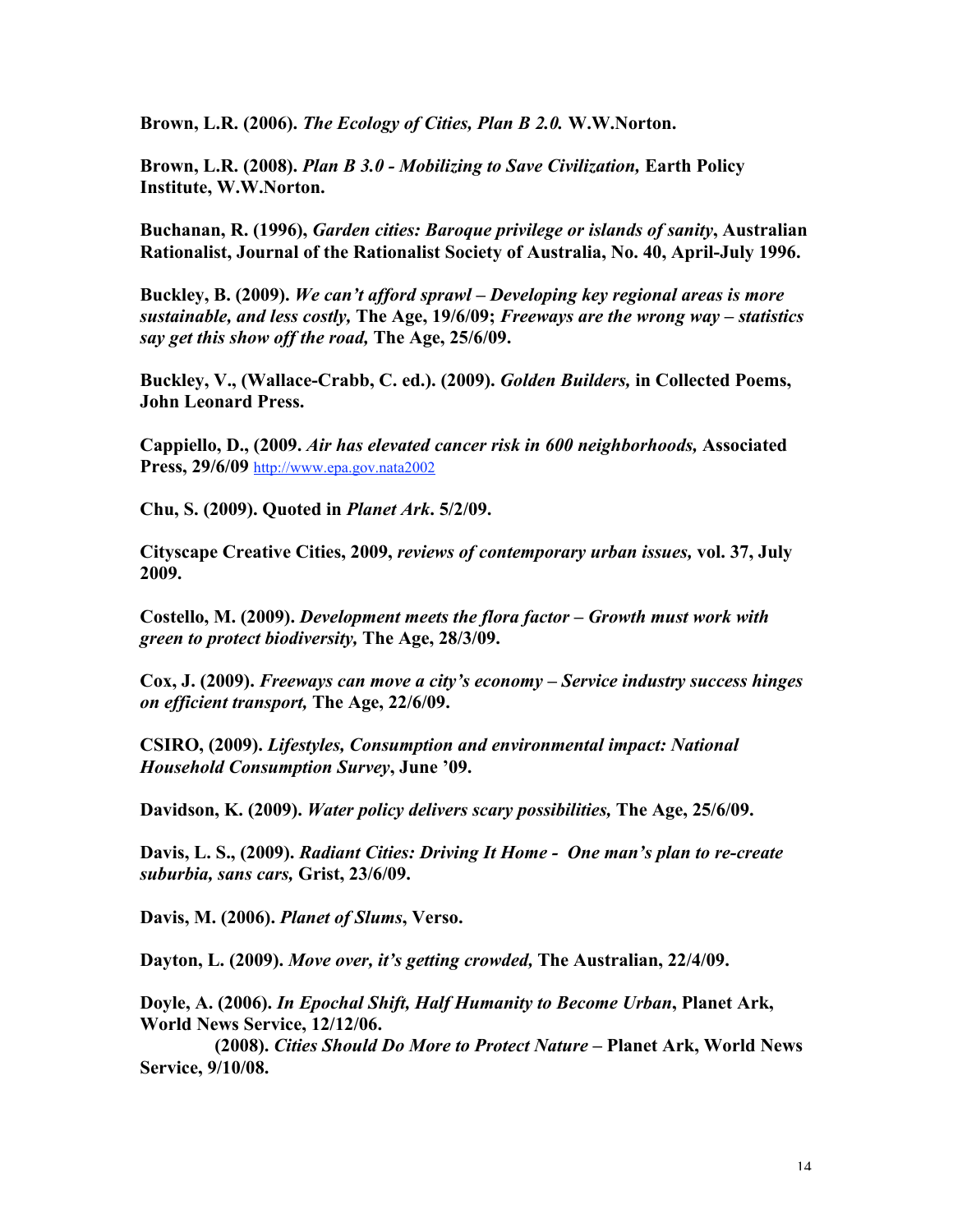Doucet, C. (2007). *'Urban Meltdown, Cities, Climate Change and Politics as Usual'*, New Society Publications.

Dovey, K. (1994). *'Dreams on Display: Suburban Ideology in the Model Home'*, in '*Beasts of Suburbia – Reinterpreting Cultures in Australian Suburbs',* Eds., Ferber,S., Healy, C., McAuliffe, C., MUP.

Earth Policy Institute, (2008). *Eco-Economy Indicators: Trends to Track, Eco-Economy Indicators highlight the twelve trends that the Earth Policy Institute tracks to measure progress in building an eco-economy,* (e-mail) epi@earth-policy.org, 13/5/08.

Edahiro, J. (2008). *Efforts in Japan to Mitigate the Urban Heat Island Effect*, Japan for Sustainability, Newsletter, September '08 Issue.

Eddington, R. (2008). *'Melbourne on the move'*, the Age, 29/5/2008.

EurActiv, (2008). *An interview with Mathis Wackernagel: There is only one planet – 'If everyone lived the way the U.S. does, we would be taking the resources of six earths, and we only have one'. EurActiv.com - 21/4/08,* http://www.precaution.org/lib/08/prn\_only\_one\_planet.080625htl

Ends, (2008). *Things didn't only get better – Our political Commentator Tom Burke looks at how the world has changed since 1978...*, Ends Report, 30<sup>th</sup> Anniversary, May 2008.

Firth, D. (2005). *Capital Punishment,* Journal/Landscape Australia, Vol.27 (3), Issue 107.

Fisher, F. (1997). *The Myth of the Efficient Car,* Engineering World, Feb/Mar, 1997, reprinted in Nature and Society, Feb/Mar, 2001, 6-7.

Fisher, P.M.J. (2000). *The production time bomb - can technology and ingenuity get us out of the woods?* Australian Financial Review, Weekend Review 25/2/2000.

Fisher*,* P.M.J. (2007). *'Why we need the Urban forest',* Urban Magazine, July Quarterly <www.urbanmag.com.au>

Fisher, P,M.J. , Puglisi, A. (Len). (2003). *Buying time: City Growth and concealed environmental problems,* State of Australian Cities Conference, Parramatta, 4- 6/12/03.

Florida, R. (2002). *The Rise of the Creative Class*, New York: Basic Books.

Gadd, D. (2009). *Learning to be green – Today's students are being taught how to look after the planet, both for themselves and future generations,* The Age, A2, 20/6/09.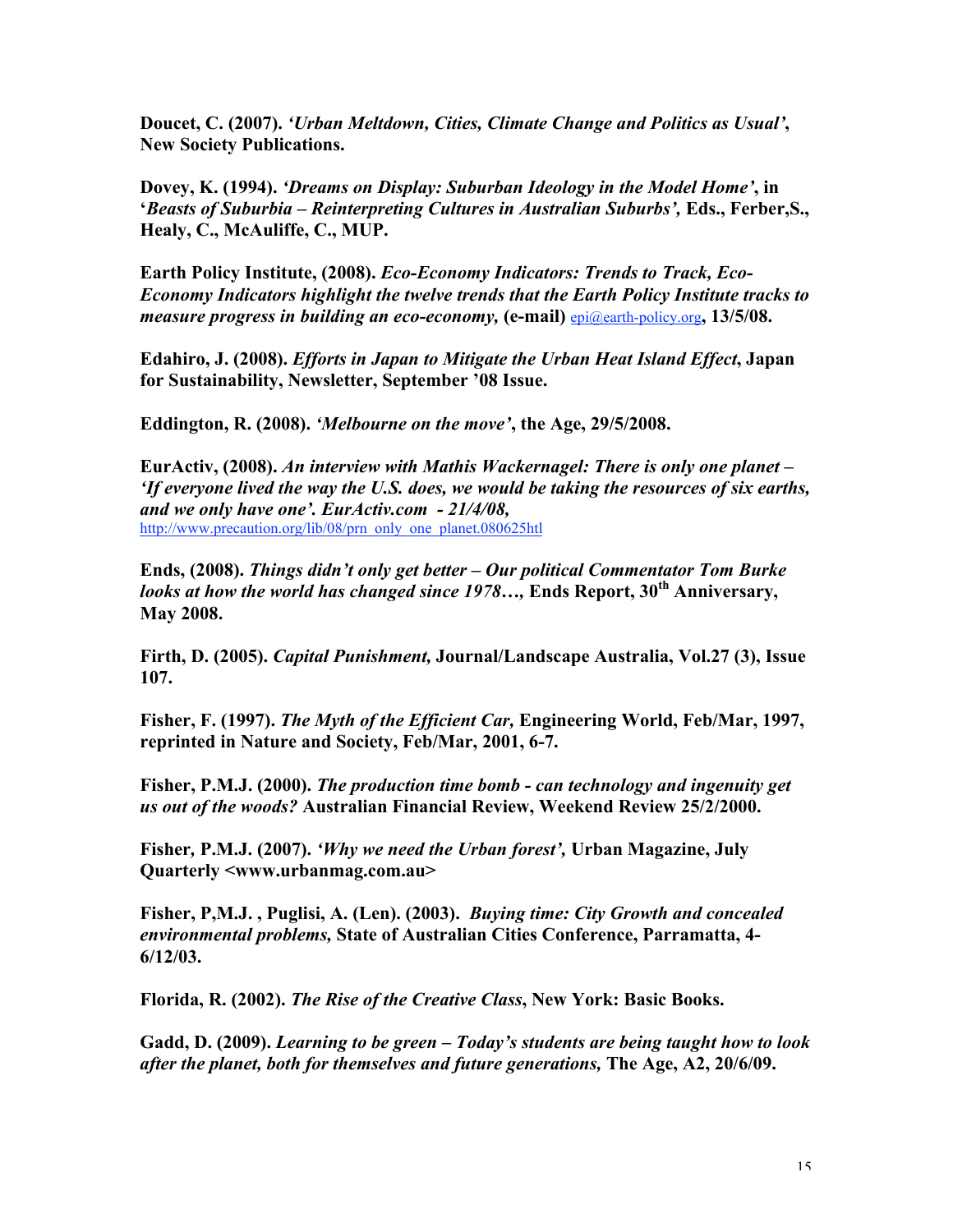Gaynor, A*..*(2006*).* '*Harvest of the Suburbs – An Environmental History of Growing Food in Australian Cities',* UWA Press.

Gleeson, B. (Winter 2008). *'Waking from the dream'*, in Cities on the Edge, Griffiths Review – contains a recent valuable expansion of this urban-suburban, inner-outer contested debate.

Gleeson, B. (2006). *Australian Heartlands*, *Making Space for Hope in the Suburbs,* Allen & Unwin.

Goode, D, (1997). *The nature of cities*, Landscape Design, Issue, Sept., '97.

Greer, A. (2008). *Nature just can't buy it any more,* The Australian, 28/5/2008.

Harman, J. (2008). *Sustainability: the ultimate intelligence test,* Ends Report, Ends  $30<sup>th</sup>$  Anniversary – Sir John Harman Lecture, December.

Holmes, K., Martin,S.K., Mirmohamadi, K. (2008). *'Reading the Garden – The Settlement of Australia'*, MUP.

Homer-Dixon, T. (2006). *The Upside of Down – Catastrophe, Creativity, and the Renewal of Civilization,* Text Publishing*;* and discussed in *Why the Demise of Civilisation may be Inevitable,* by Debora MacKenzie, New Scientist, 2/4/08.

Hopkins, R. (2008). *The Transition Handbook – Creating local sustainable communities beyond oil dependency, Finch Publishing Sydney*.

Hough, M. (1995). *Cities and Natural Process,* Routledge.

Huesemann, M.H. & J.A. (2008). *Will progress in science and technology avert or accelerate global collapse? A critical analysis and policy recommendations,* Environ Dev Sustain (2008) 10:787-825, Springer.

Kaye, T. (2008). *Innovation pipeline the lifeblood of sustainable cities'*, Swinburne Magazine, June 2008 Issue www.swinburne.edu.au/magazine

Karoly, D. (2009). Quoted in *A hothouse of climate ideas, Adapting lifestyles to mitigate global warming need not be traumatic*, Angela Blakston, Saturday Age, A2, 6/9/09.

Katz, B. (2007). The Next Urban Agenda, The Brookings Institution.

Keating, P. (2009). *New World Order – Living with the economic power shift,* Australian Financial Review, 4-5/7/09.

Kinsella, S. (2009). *Confessions of a Shopaholic,* Transworld Publishers.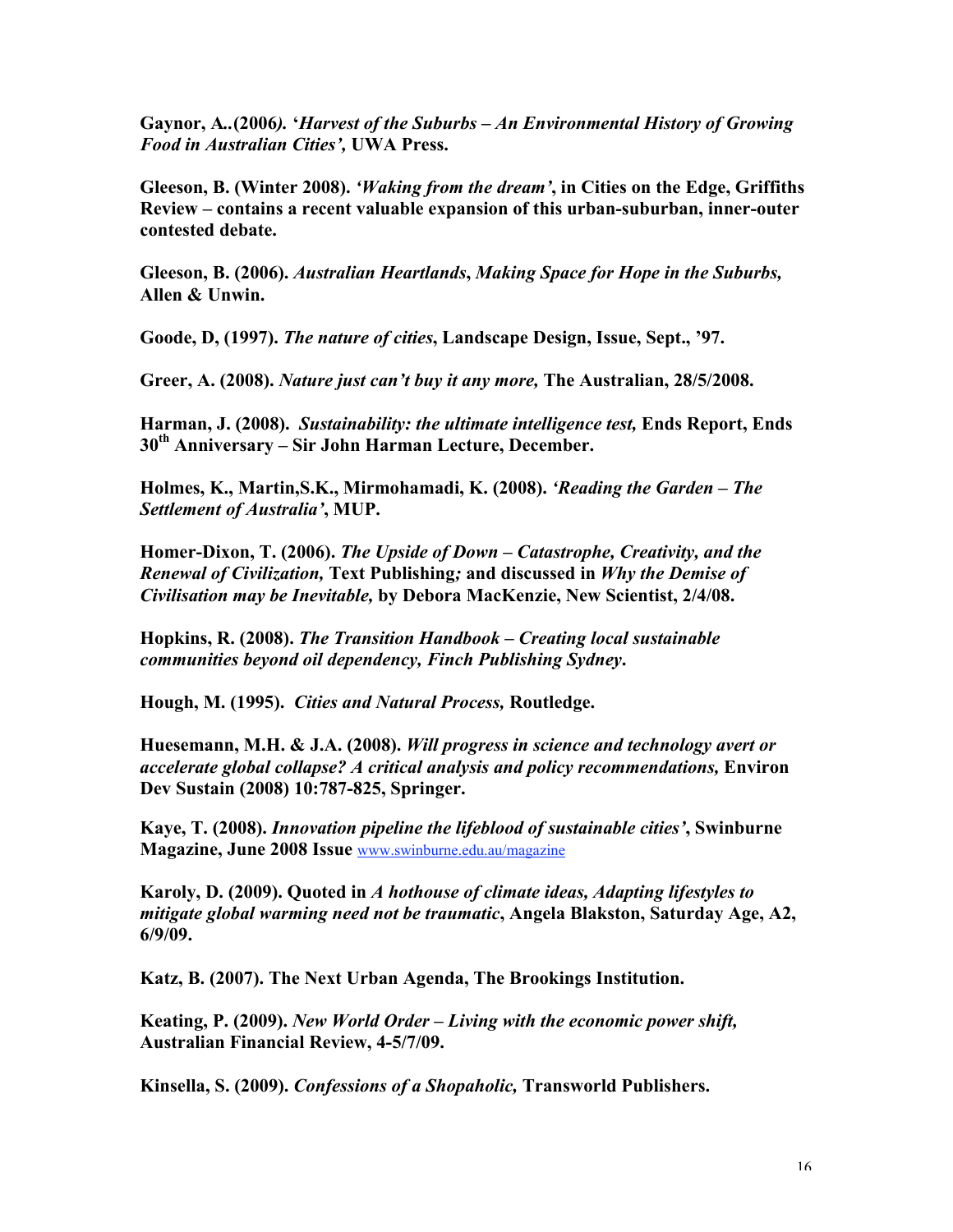Kitney, G. (2008). *The Capitalist Making a Very Good Fortune – There's money in fighting global warming, says a man* (James Cameron of Climate Change Capital) *who believes Australia, at serious risk from climate change, has shown 'shocking leadership' on the issue,* The Australian Financial Review, 14-15/ 6/08.

Lebihan, R. (2009). *Meet, veg, and a serve of peace – Conditions are just right for community gardens to bloom all over again,* Australian Financial Review, 23-26/1/09.

Legge, J. (2009). *Figures don't add up when it comes to rail versus road: The Transport Department uses rubbery sums to justify its fixation of roads,* The Age, 26/6/09.

Lovelock, J. (2009). *'The Vanishing Face of Gaia - A Final Warning,* Allen Lane.

Low, N. (2003). *Planning for the Storm, How confronting global warming changes urban planning,* State of Australian Cities, Conference, (Parramatta), 3-5/12/03.

Low, N., Gleeson, B., Green, R., Radovic, D., (2005), *The Green City – Sustainable Homes, Sustainable Suburbs,* UNSW Press.

Mackay, H. (2009). *We must find ways to bring people back together,* Sydney Morning Herald, 25/4/09.

Macken, D. (2009). *Serves One – More and more as a society we are choosing to live alone. Our capacity to do that well will depend on our gender, wealth, age, and how our friends are choosing to live, Australian Financial Review Magazine, June 2009.*

Mackenzie, D. (2008). *No place like home…but no home to place,<*www. swinburne.edu.au/magazine>

Madden, J. (2009). *Opposition to a bigger Melbourne smacks of cultural snobbery,* The Age, 25/6/09.

Mathews, R. (1999). *Jobs of Our Own, Building a Stake-Holder Society*, Pluto Press/ Comerford and Miller.

McCamish, T. (2008). *Is the big smoke doomed? The time bomb of unsustainability is ticking loudly but still people pour in to big cities with all the dreams and hopes associated with a better life,* and Deere, C. (2008*), Melbourne's liveability is sowing the seeds of discontent,* The Age, 25/10/08*.*

McGuire, F., (2009). *We can improve life for those stranded on the fringe, A model for better communities already exists in Broadmeadows,* The Age, 1/7/09.

McHarg, I. l., (1992). *Design with Nature*, 1969 New York: Natural History Press, (second edition).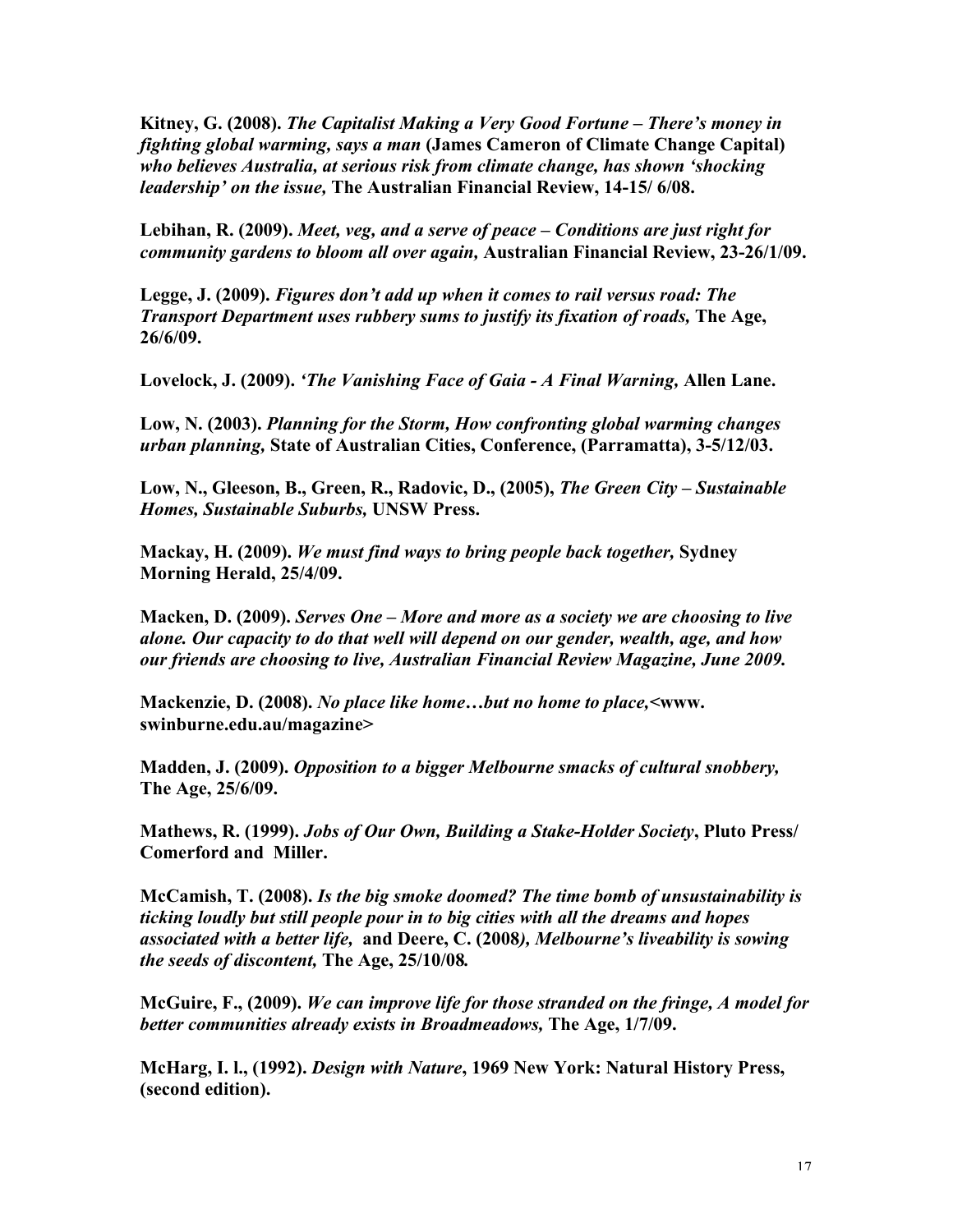Midalla, A. (2009). *Migration, baby boom drive population explosion,* Australian Financial Review, 19/3/09.

McEwan, I. (2008). *The force of nature,* The Age, 8/3/08.

Newton, P.W. ed. (1997). *Reshaping Cities for a More Sustainable Future – Exploring the Link Between Urban Form, Air Quality, Energy and Greenhouse Gas Emissions,* Australian Housing and Urban Research Institute, Research Monograph 6, Melbourne.

Newman, P.W.G. and Kenworthy, T.R. (1988). *The transport-energy trade-off: fuel efficient traffic vs. fuel efficient cities,* Transportation Research A. 22A(3), 163-174.

New Scientist, (2006). *Earth without people – what if we all disappeared tomorrow…,* 14/10/06*.*

New Scientist, (2008). *The Folly of Growth* – *How to stop the economy killing the planet,* Special Issue, 18/10/08.

New Scientist, (2009). *Earth 2099 – Population crashes, Mass migration, Vast new deserts, Cities abandoned, How to survive the century,* 28/2/09.

NGIV, (2008). *Cooling the Planet, One Backyard at a Time,* Nursery and Garden Industry Victoria.

Nixon, S. (2006). *Don't fence us out. The rise of gated communities is a symptom of something seriously wrong with Australia's suburbs,* Sydney Morning Herald, interviewing Brendan Gleeson, 10/5/06.

O'Connor, K. (2008). *Globalisation and the Urban Economy, New Ideas for Australia's Cities*, RMIT Urban 45, 19/2/2008.

O'Connor, M., Lines, W. (2008). *Overloading Australia – How governments and media dither and deny on population, Envirobook*.

Pacific Ecologist, (2008). *Why we must phase out economic growth - Nine earths needed for global consumer societies,* Issue 16, Winter 2008.

Pan Yue, (2005). *The Chinese Miracle Will End Soon,* quoted in interview with Andreas Lorenz, Der Spiegel, 7/3/05.

Pan Yue. (2007). Quoted in Elizabeth Economy*, China's great leap backwards – The environment has been placed second to economic growth,* Foreign Affairs, Sept/Oct, and Australian Financial Review, Friday Review, 23/11/2007.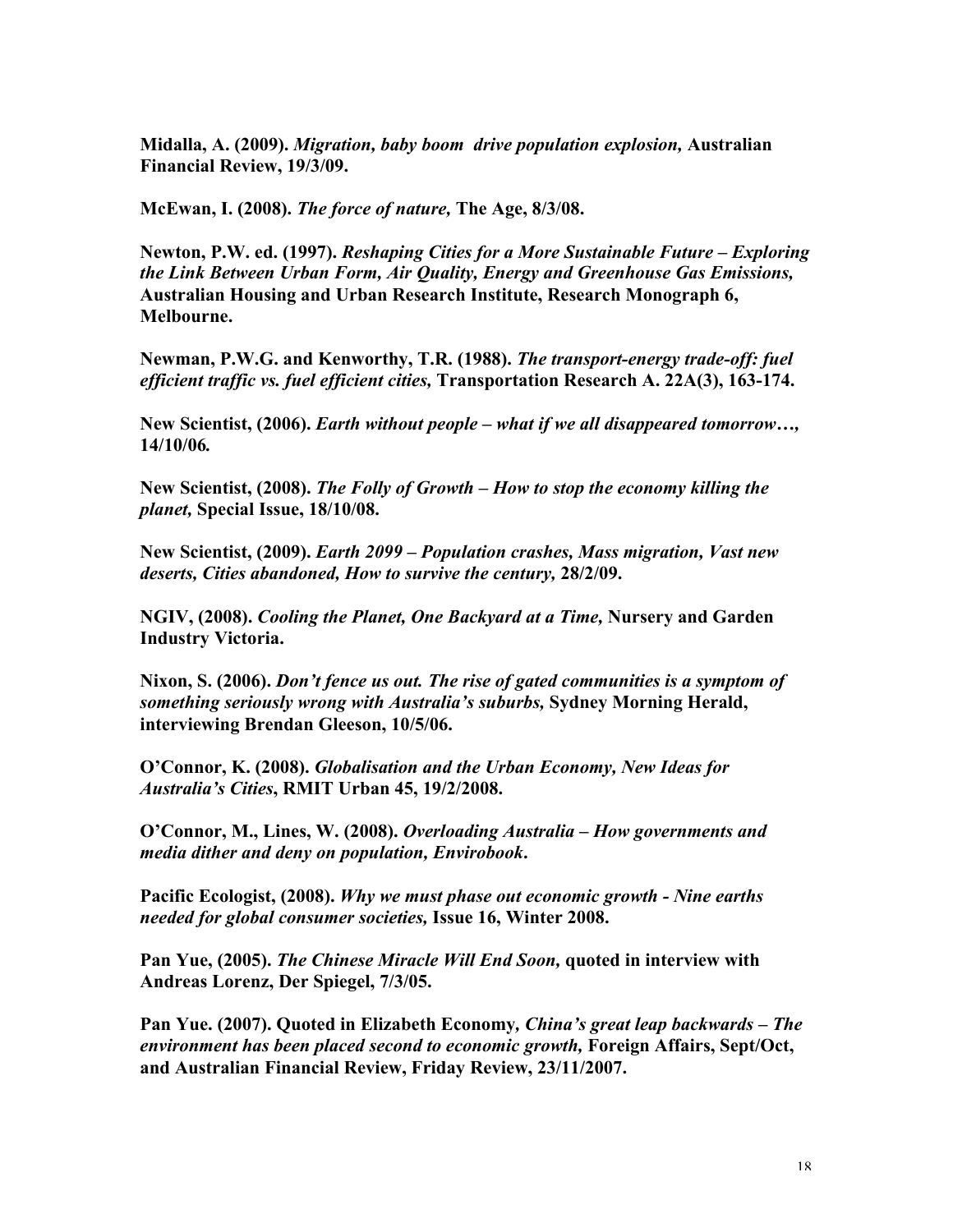Pan Yue, (2009). Quoted in Lester Brown, in *Health Challenges Growing,* Earth Policy News, 12/03/09.

Pearse, G. (2009). *Quarry Vision, Coal, Climate Change and the End of the* Resources *Boom*, Quarterly Essay, Issue 32.

Pilkington, E. (2008). *'Is greed still good?*' from the Guardian, reprinted in "the Age" (29/5/08).

Planet Ark/WHO, (2009). *FACTBOX: Facts On World's Water Shortage,* Author, Martinne Geller, (18/6/09)

Puglisi, A. (Len), (2005). '*Going native and productive on the home "patch" – City residents too can "repair the land"'*, CSIRO Sustainability Network Update 51E.

Puglisi, A. (Len), (2006).*'Frugality and Footprint Views Converge to Question the Consumer Culture - Reader: A guide to resource materials for a dialogue'*, Introductory sections and personal collection.

Puglisi, A. (Len), (2008). *'Big things grow, maybe not yet',* in Golden Years, Grounds for Hope, (Eds., Val Noone et al, Golden Project.)

Rachel's, (2009). *Overshoot, 12/2/09; Cumulative Impacts: Death Knell for Cost-Benefit Analysis, 19/2/09; What We Must Do – Final Part, 25/2/09;* Rachel's Democracy and Health News.

Renner, M. (2008). *Environment a Growing Driver in Displacement of People,* Worldwatch Institute.

Rosenthal, E. (2009). *In German Suburb, Life Goes On Without Cars,* New York Times, 12/5/09; *Beyond the torque: Germany leads way in creating auto-ban suburbs,* The Age, 15/5/09.

Sassen, S. (2001). *The global city: strategic site/new frontier*, <http://www.indiaseminar.com/2001/503/503%20saskia%20sassen.htm>

Sennett, R. (2008). *Capitalism and the City,* (ZKM :: Artikel :: 2008).

Sennett, R. (2006). *The Culture of the New Capitalism,* Yale University Press.

Sinclair, J. (2009). *Going by the book: Write here, Melbourne is at once revealed and remade in the literary imaginings through which Jenny Sinclair has wandered',* 'The Age', A2 section. 4/4/09.

SGA, (2009). SGA POD Gardening Groups, Sustainable Gardening Australia, <http://www.sgaonline.org.au/pods.html>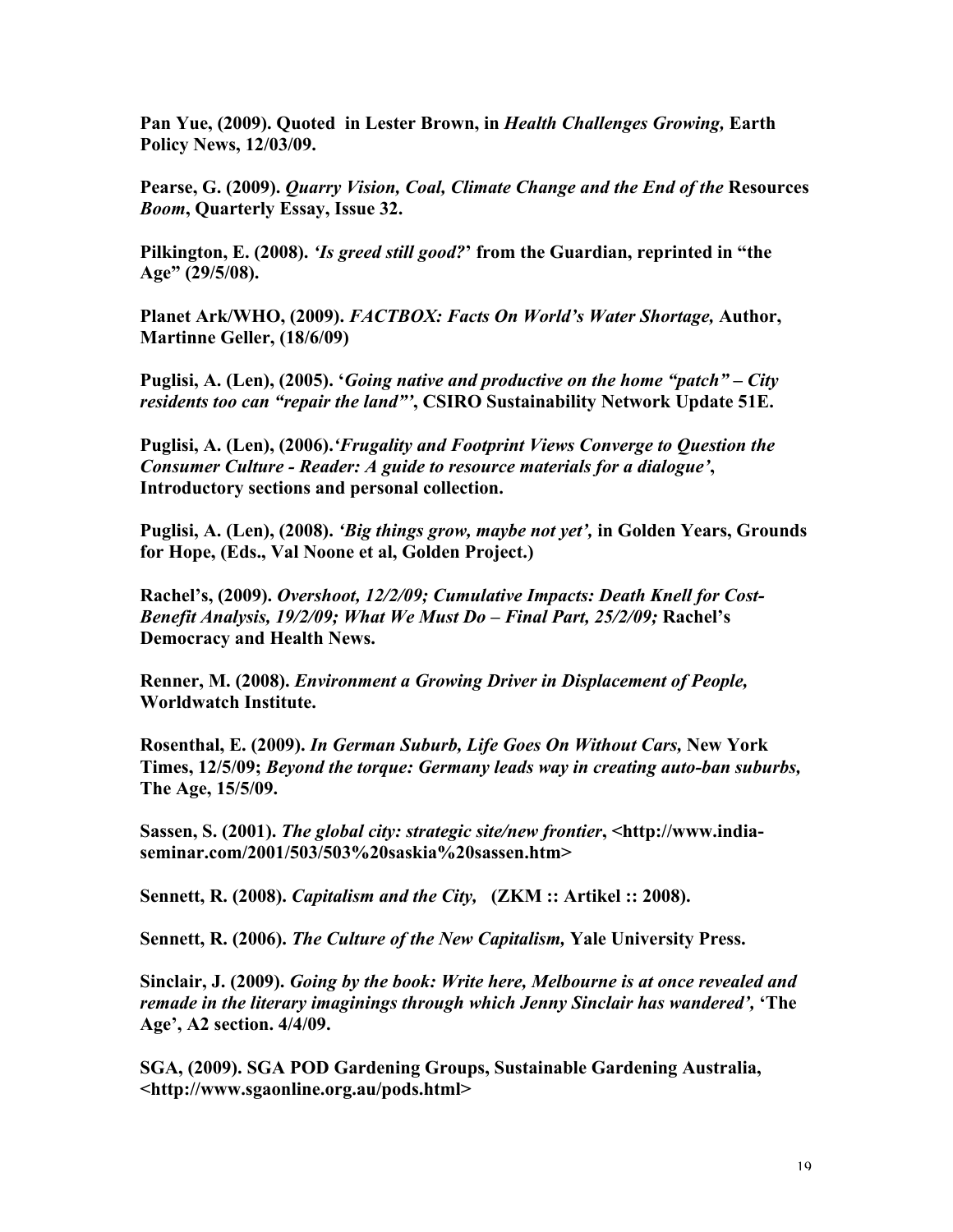Stoneham, J. (1997). *Health benefits – Landscapes for health,* Landscape Design, Feb, 97.

Sutherland, J. (2006). *The ideas interview: Sassia Sassen,* The Guardian, 4/7/06.

The Economist, (2007). *A Special Report on Cities – The world goes to town,* 5/5/07.

The Economist, (2009). A Special Report on Ageing Populations, 25/6/09.

Thomson, M. (Ed.), (1996). *Stories from the Shed, Angus & Robertson.*

Timms, P. (Ed.), (1999). *The Nature of Gardens*, A Sue Hines Book, Allen & Unwin.

Trainer, T. (2008). *' Can Australia's consumer society reduce climate emissions to safe levels?*' Pacific Ecologist, Winter Issue.

Troy, P.N. (1996), *The Perils of Urban Consolidation,* The Federation Press.

Warner, K. et al (2009). *In Search of Shelter – Mapping the Effects of Climate Change on Human Migration and Displacement*, <http://CareClimateChange.org>

Water Online, (2009). *Centriforce To Provide Solutions For Worldwide Potable* Water *Shortages,* 8/4/09.

Webster, S. (2009). *It's a jungle out there*, Sydney Morning Herald, 2/3/09.

White, M. E. (1994). '*After the Greening, the Browning of Australia'*, Kangaroo Press.

Wilmoth, D., (2003), RMIT, *Information Infrastructure and the Connected City,* State of Australian Cities, conference, 3-5/12/03.

Wilson, E. O. (2002). *The Future of Life,* Little, Brown, 135-137.

Wilson, E.O. (2006). *The Creation – An Appeal to Save Life on Earth,* W.W.Norton.

Whybrow, P.C. (2005). *American Mania – When More is not Enough,* W.W.Norton.

World Watch, (2007.) *State of the World 2007: Snapshots of Our Urban Future,* www.worldwatch.org/ww/ SOTW07.

Wright, T. (2009). *'Living the good life – We can't all leave the rat race, and most of us wouldn't want to, but maybe we can find happiness in something other than buying stuff'*, The Age, 31/1/09.